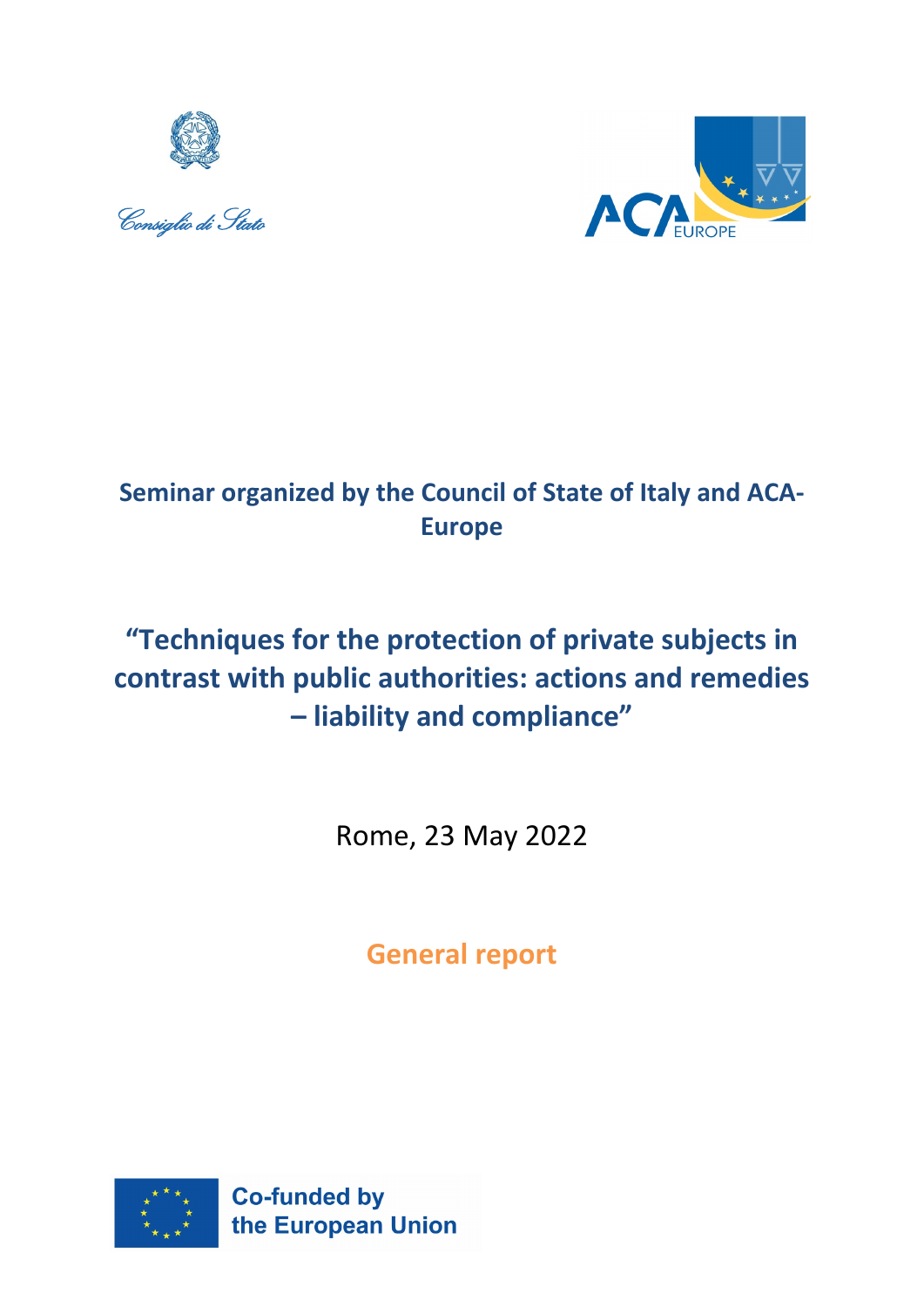



#### **GENERAL REPORT ACA-EUROPE**

**ROME 23RD MAY 2022**

Dear Colleagues

Last year the Italian Presidency of ACA-Europe was inaugurated in Fiesole with the seminar entitled "*Law, Courts and guidelines for the public administration" and continued with the seminar organised in December in Paris entitled* "*The judicial review of regulatory authorities*".

Both events provided an opportunity to start exploring the potential of the "horizontal dialogue" between the various Supreme Administrative Courts – this topic represents, as you now know, the leitmotif of our Presidency and will accompany us during our next meetings.

The General Report on "*Techniques for the protection of private subjects in contrast with public authorities: actions and remedies - liability and compliance*" allows us to take a further important step towards the "ever-closer union among the peoples of Europe", a very forward-looking objective of the Treaties of Rome.

Through the analysis of the actions that can be brought before the administrative judge, through the investigation on the techniques of protection ensured, through the study on the existence of special rites, aimed at the protection of "sensitive" interests of "economic and social" impact or characterised by the speeding-up of time-limits, mutual knowledge of our respective systems is further intensified.

The foundations are laid for making the protection of the rights and interests of individuals and businesses as homogeneous as possible in the single European area, while continuing to respect "domestic" specificities.

The Court of Justice of the European Union, in its judgment of 6 October 2021 in Case C-561/2019 Consorzio Italian Management, reaffirming principles on the obligation to make a preliminary reference under Article 267 TFEU, stated that the national court of last instance, when faced with a doubt on the interpretation of EU law, must verify the actual or presumed attitude of the other interpreters in the various EU Member States.

The Court of Justice itself has, therefore, drawn attention to the desirability of widening the horizontal dialogue among national courts, which is all the more useful when EU law might lend itself to divergences in interpretation within the different legal systems.

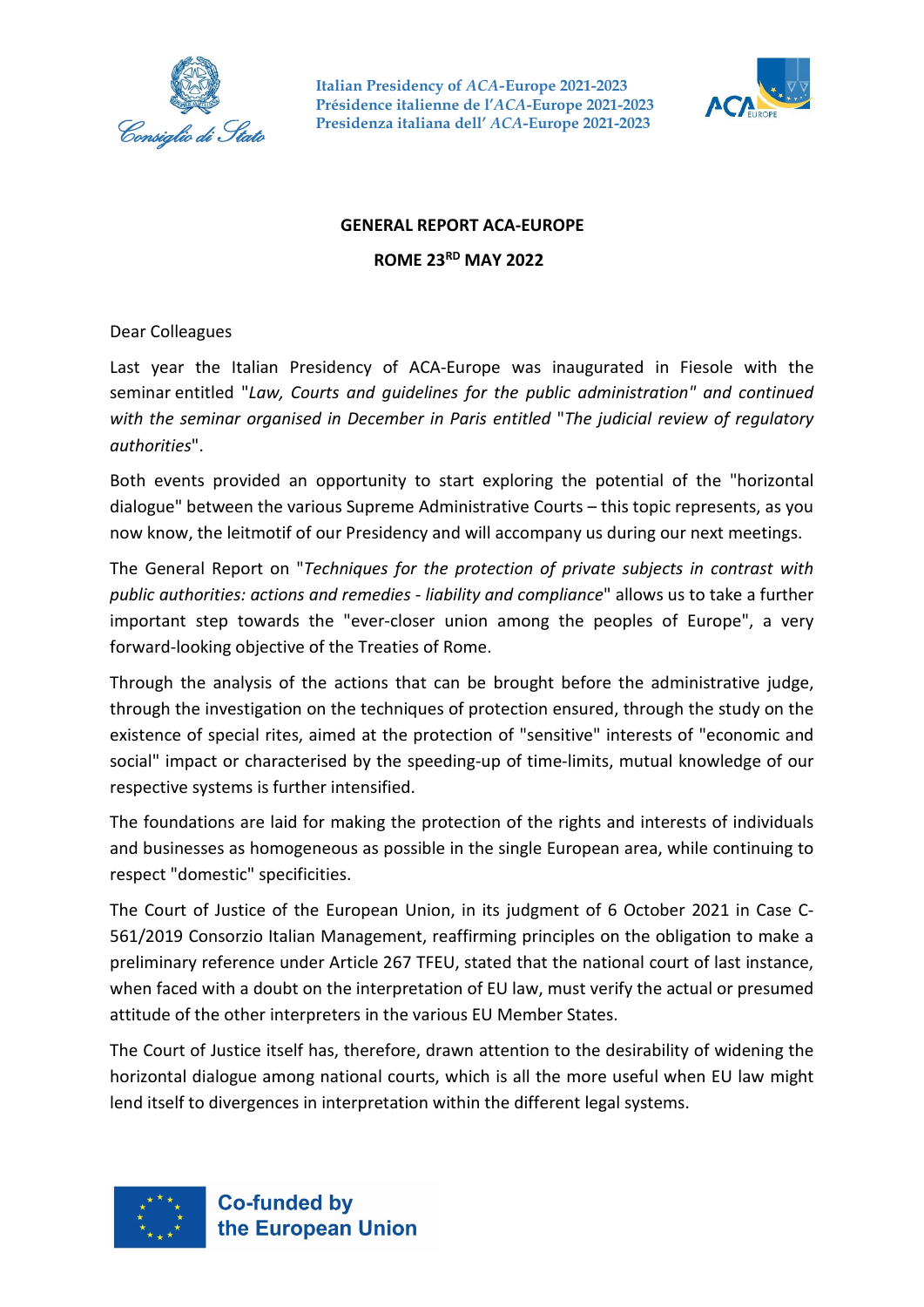



The strengthening of the dialogue between the Court of Justice and the national courts has made and continues to make the integration of European and national law more harmonious.

The dialogue among the various national courts will subsequently be able to develop a homogeneous method of controlling public administrations and, while continuing to respect the specific features of each individual system, standardise the methods for protecting and safeguarding the rights of citizens and businesses in their relations with the public authorities.

This is a fundamental element for the achievement of effective "European citizenship."

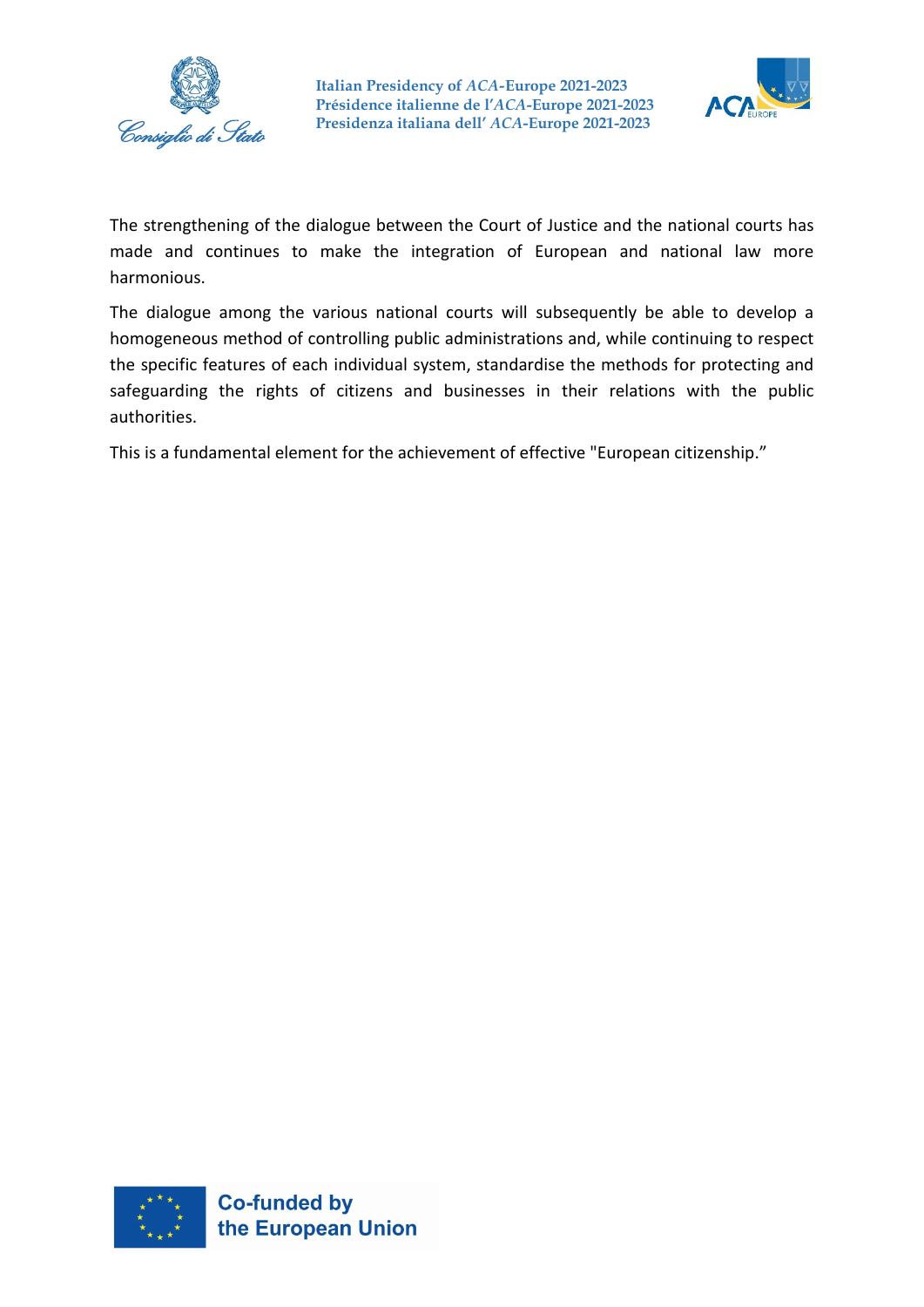



#### **SESSION I**

**ACTIONS BEFORE THE ADMINISTRATIVE JUDGE**

**I. 1. IDENTIFICATION OF COMPETENT JURISDICTION** 

**I. 2. ACTIONS WHICH MAY BE BROUGHT AND THE SOURCES OF THE RULES GOVERNING THEM**

**I. 3. ACTION FOR ANNULMENT: MEASURES AGAINST WHICH ACTION MAY BE BROUGHT AND DEFECTS IN CANCELLATION**

**I. 4. CONTENTS OF THE JUDICIAL DECISION TO ANNUL: PARTIAL ANNULMENT, SUBSTITUTION OF THE MEASURE AND SHAPING OF SUBSEQUENT ADMINISTRATIVE ACTION**

**I. 5. EFFECTS OF THE JUDICIAL DECISION OF ANNULMENT AND ITS MODULATION**

**I. 6. ACTION FOR AN ORDER FOR DAMAGES: PROCEDURE, TORTIOUS CONDUCT AND COMPENSABLE DAMAGE**

**I. 7. RELATIONSHIP WITH AN ACTION FOR ANNULMENT AND ALLOCATION OF THE BURDEN OF PROOF OF LIABILITY** 

**I. 8. ACTION FOR AN ORDER FOR THE RELEASE OF THE MEASURE**

**I. 9. POWERS OF THE COURT: CONVERSION OF ACTIONS** 

#### **I. 1. IDENTIFICATION OF THE COMPETENT JURISDICTION**

A first aspect, with regard to the techniques for protecting private persons against the public authorities, which is of central importance for highlighting the similarities and differences existing among the different legal systems of the Member States, is the identification of the competent court.

The replies show that, in general, both administrative courts and ordinary courts have jurisdiction in disputes involving the public administration depending on the type of dispute.

In most legal systems, administrative courts belong to a distinct jurisdictional area compared to that of the ordinary courts (e.g. Austria, France, Italy, Lithuania, Luxembourg, Portugal, Romania), but in some countries, the administrative courts operate within the ordinary courts (e.g. Ireland, Norway, Spain, United Kingdom). Some countries have provided details on the structure of their court system. While, in most countries there are at least two, if not three, levels of jurisdiction (e.g. Estonia, France): in Belgium, the Council of

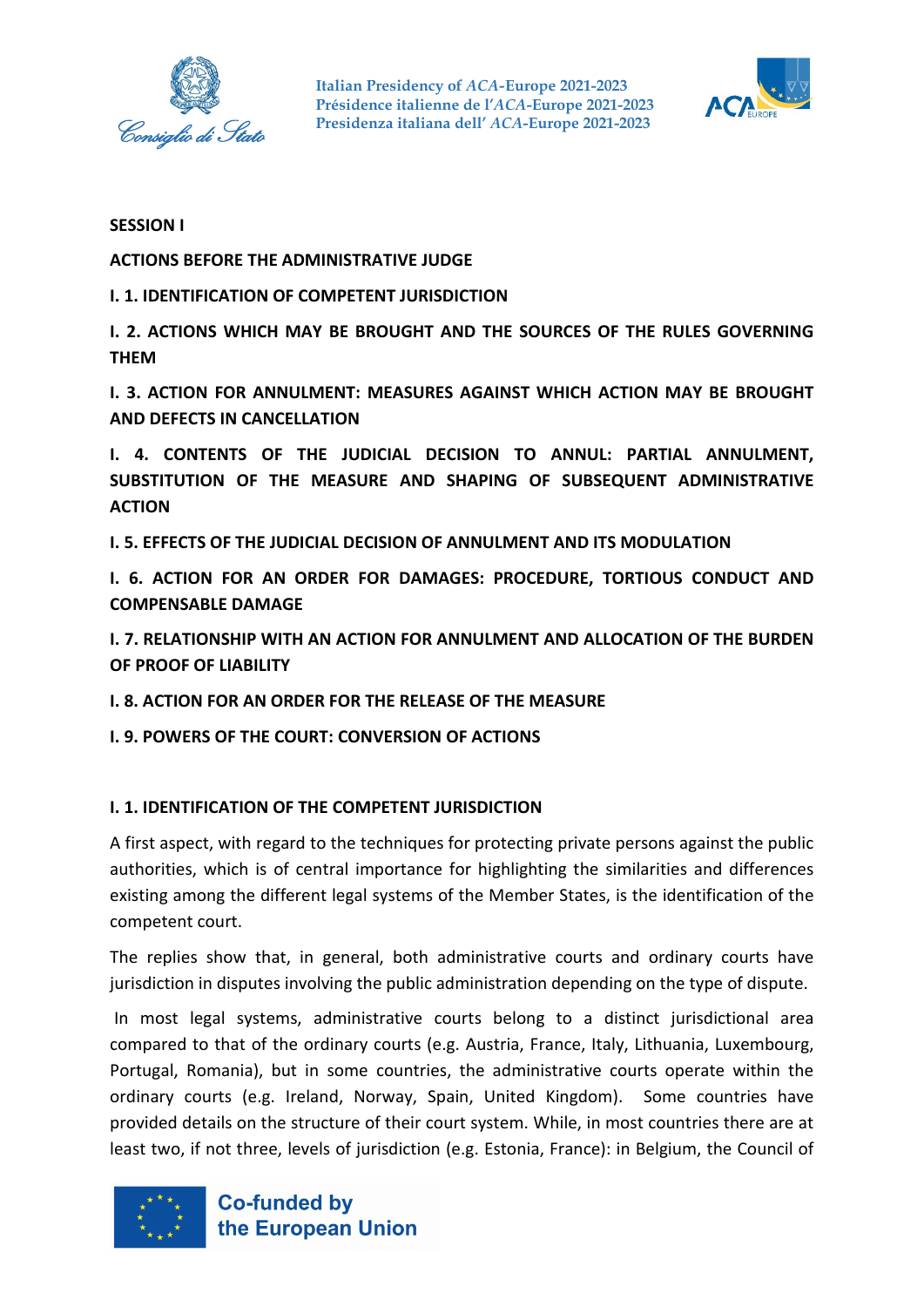



State is the sole administrative jurisdiction with general powers at only one level (except for the relative jurisdiction of the administrative Court of Cassation with regard to the decisions of special administrative courts set up at state or federal level to deal with specific matters).

# **I. 2. ACTIONS WHICH MAY BE BROUGHT AND THE SOURCES OF THE RULES GOVERNING THEM**

All the countries taking part in the questionnaire replied that their legal systems provide for the possibility of bringing different types of action before the administrative courts. In particular, in those countries where jurisdiction over disputes against the public authorities lies with the administrative judge, there are (at least) actions for the annulment of administrative acts and actions against silence. On this point, the countries concerned provided further indications in reply to question no. 4 of Session II (see below).

Not in all systems do the administrative courts have jurisdiction over actions for damages. For example, the administrative courts do not have jurisdiction in, Cyprus, the Czech Republic, Finland and Sweden. In several countries, there is an action for performance (for example, in addition to Italy, this is true for Germany, Hungary, Ireland, Portugal, Romania and the United Kingdom). In France, there is also an action to obtain the interpretation of an act whose meaning is obscure or ambiguous.

In response to the question, some countries also referred to precautionary protection: Belgium specified that the Council of State may order the suspension of the execution of an act or a regulation and may order all measures necessary to safeguard the interests of the parties or persons concerned; Portugal referred to injunctions; Cyprus, Romania (HCCJ) and Serbia admit precautionary suspension. On this point, the States concerned provided further information in Session III (see below).

With regard to the sources governing the actions that can be brought, the replies show that the main source cited is the law.

France's reply on this point is worth noting as it specified that *"Les principes essentiels du droit du contentieux administratif sont issus de la jurisprudence du juge administratif mais ces principes trouvent de plus en plus un ancrage textuel*".

Ireland and the United Kingdom, in keeping with their tradition of *common law,* also cite jurisdictional precedent as sources. In Sweden, too, jurisdictional precedents are cited as sources.

Some countries also consider the regulations of tribunals as sources (Cyprus, Ireland).

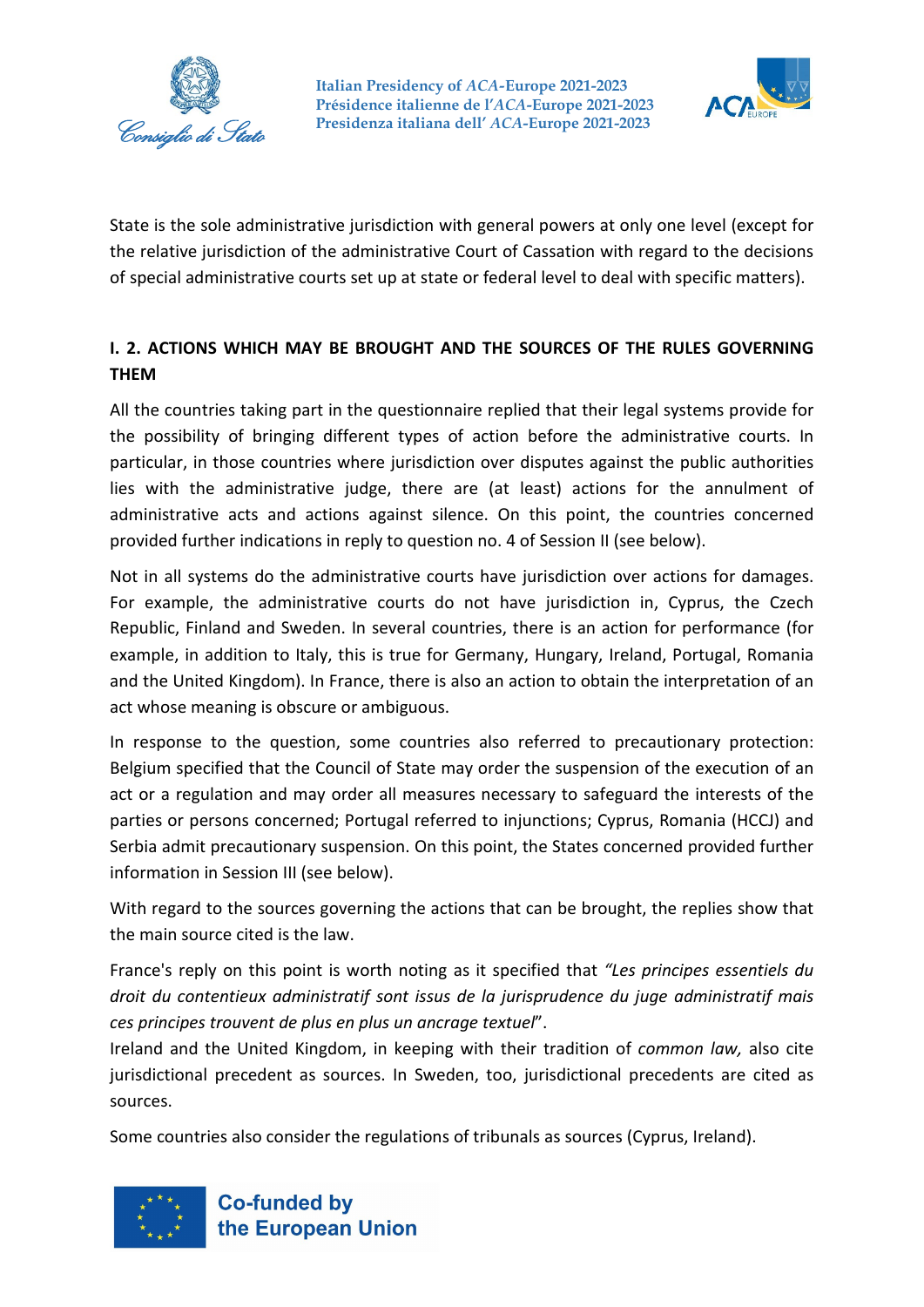



# **I.3. ACTION FOR ANNULMENT: MEASURES AGAINST WHICH ACTION MAY BE BROUGHT AND DEFECTS IN CANCELLATION**

#### **A ) Contestable acts**

The replies show that it tends to be the case that all administrative acts can be challenged, even those of a general nature, such as regulations.

Several countries, however, replied that regulatory acts cannot be annulled by administrative courts. For example, in Austria, regulations can only be annulled by the Constitutional Court. Swedish courts can only disapply regulations and not annul them.

In some countries, even general acts cannot be appealed (Cyprus, Estonia). Serbia and Slovakia also replied that only administrative acts with a specific addressee can be challenged in their systems.

In Lithuania, on the contrary, there is an *ad hoc* procedure for challenging general administrative acts and regulations. In the Netherlands, general acts and regulations can be challenged before the civil courts.

An analysis of the replies subsequently reveals that acts within the procedure cannot, as a rule, be the subject of an independent appeal. In some cases, this has been expressly stated (e.g. Austria, Germany), in others it is implicitly deduced from the characteristics of the acts that can be challenged and, in particular, from the fact that they are acts that definitively decide upon a certain issue. Some countries have specified that the challenge of acts internal to the procedure is admitted as an exception: for example, when they affect important rights or interests of the addressees or significantly impede their exercise (Latvia) or when they bring the procedure to a halt (Spain).

With regard to political acts, most countries agree that they cannot be challenged. Spain replied that control of political acts is allowed, as far as their "*regulated elements*" are concerned or when they affect fundamental rights guaranteed by the Spanish Constitution. Belgium specified that "administrative" acts of the Constitutional Court and legislative assemblies, the Court of Auditors, the Council of State and administrative courts, as well as organs of the judiciary and the High Council of Justice may be challenged before the administrative courts, unless the dispute is assigned by law to another jurisdiction.

#### **B) Objectionable defects**

With reference to the defects which can lead to the annulment of administrative acts, the replies showed that all the systems consider the infringement of the law - understood as the infringement of formal and substantive rules - as a defect of the administrative act.

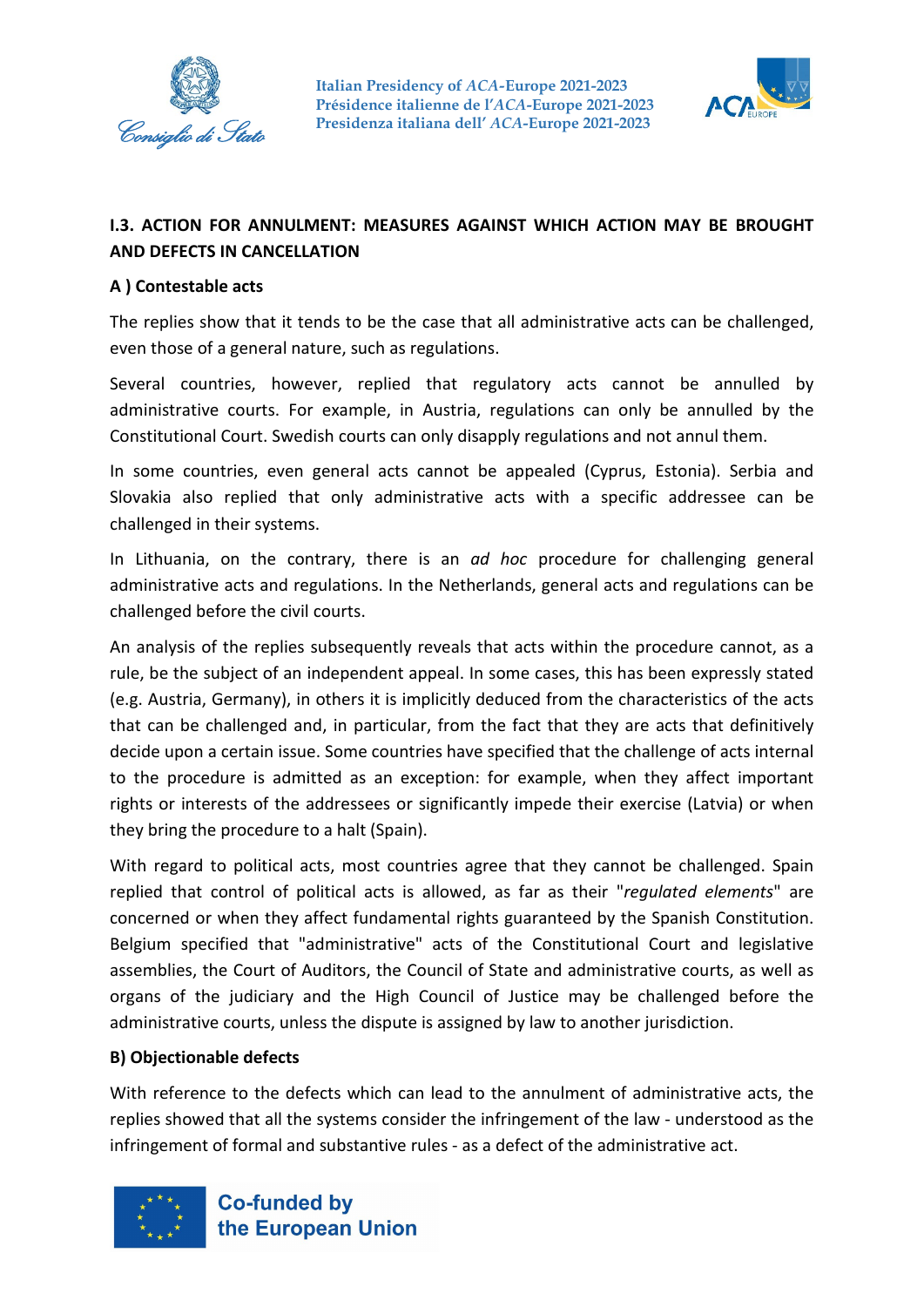



There are, however, differences as to the consequences of this defect.

Some countries state that administrative acts can be annulled for breach of substantive and procedural law, without anything else being specified (e.g. Austria, Bulgaria, Spain, Sweden). Several jurisdictions limit the possibility of obtaining annulment of the act on the basis of procedural defects to cases where the forms are "substantial/essential or prescribed on penalty of nullity" (Belgium, Bulgaria, Greece, Hungary, Slovakia). In Germany, breaches of procedural law result in annulment only in certain cases, as provided for in Section I of the Code of Administrative Procedure (Sec. 44-45 of the Code of Administrative Procedure-CAP). In Portugal, annulment can only be obtained if there is a total lack of legal form or a total breach of procedural rules. Hungary allows annulment for breach of procedural rules but only if the breach cannot be remedied in the course of the proceedings. In Estonia, Italy, Norway and Slovenia the breach of formal/procedural rules does not provide grounds for annulment if the final content of the act could not have been different to what was effectively adopted.

Several legal systems provide for forms of judicial review of the conformity of the act with the purpose of the law through the figures of excess or misuse of power (e.g. France, Greece, Italy). Bulgarian law provides for the defect of "non-conformity" with the purpose of the law.

In the United Kingdom, annulment can be obtained on the basis of a number of defects elaborated by *case law* such as incorrect interpretation or misuse of powers granted by Parliament ("*illegality"),* breach of procedural rules (e.g. infringements of the "*right to be heard*") or irrationality. Also in other legal systems, non-codified principles can be invoked to obtain annulment, as is the case of the Netherlands in reference to the principle of legal certainty.

Incompetence is an objectionable defect in the majority of jurisdictions interviewed and is often considered as "*species"* of the general category of infringement of the law.

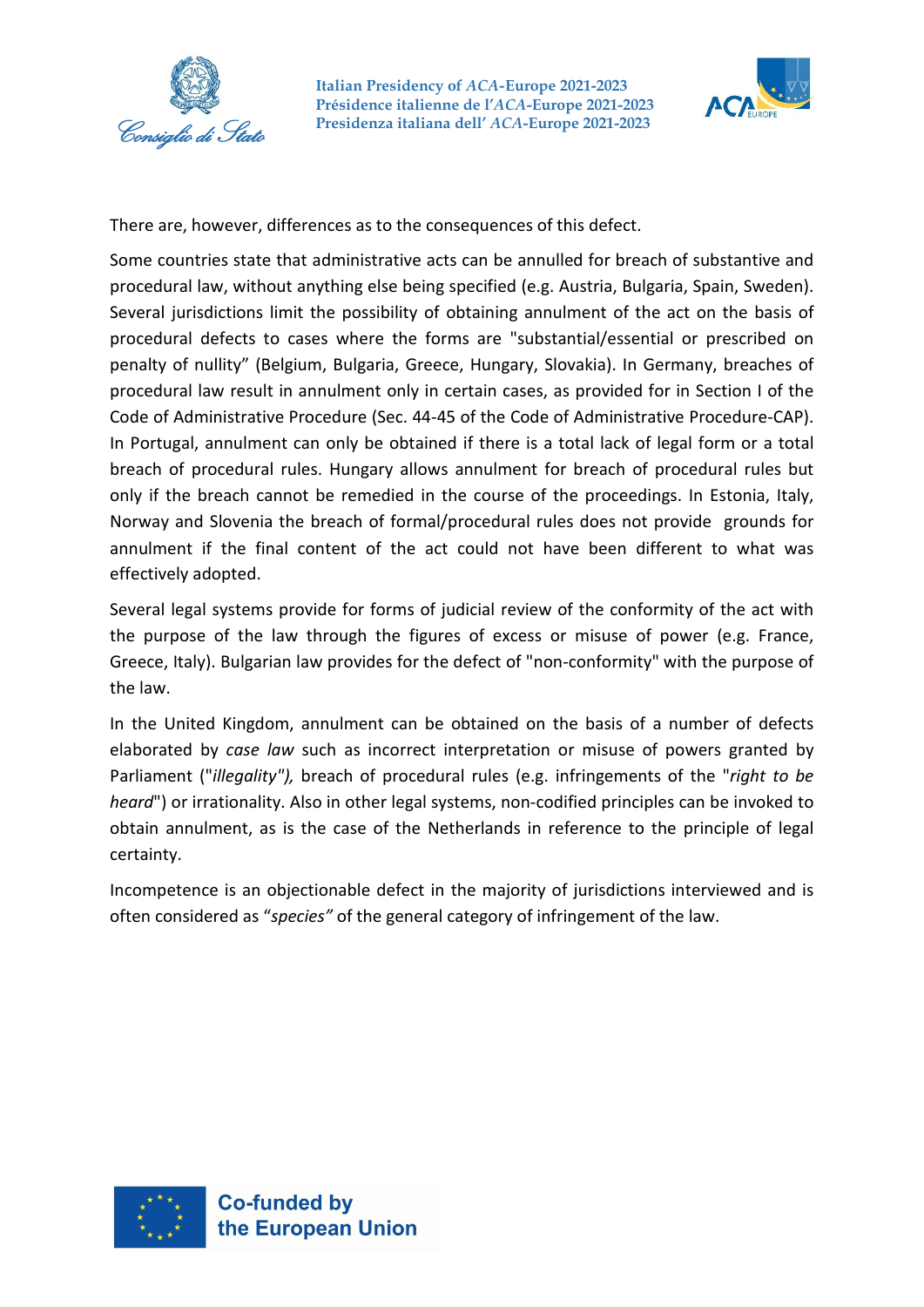



# **I. 4 CONTENTS OF THE JUDICIAL DECISION TO ANNUL: PARTIAL ANNULMENT, SUBSTITUTION OF THE MEASURE AND SHAPING OF SUBSEQUENT ADMINISTRATIVE ACTION**

## **A) Partial annulment**

Most countries replied that the court may partially annul an unlawful act. Some countries specified that partial annulment is subject to the condition that the act is divisible (e.g. Austria, Cyprus, Czech Republic, France, Germany, Slovenia, Spain, United Kingdom). Finland specified that partial annulment is not allowed if it can modify the decision *in toto* in a way that is incompatible with its content.

## **B) Replacement of the measure**

The replies showed that the administrative judge can, in theory, replace the administration, but the models differ considerably.

In several countries, the judge can replace the administration only in the case of binding activity, "in concreto" or "in abstracto" (Bulgaria, Germany, Italy and Spain). In Austria, the courts of first instance may replace the public administration if the relevant facts emerge from the case file, but they may also verify the factual findings for reasons of speed or if this leads to significant cost savings (Art. 28, para. 2 VwGVG).

Croatia replied that the court replaces the administration in the event of annulment, except when the decision is of a discretionary nature or when it is not possible due to the "nature of the issue" (Art. 58 *of the Code*). In Sweden, substitution is the rule. In Luxembourg, replacement depends on the action brought (it is allowed in case of an appeal "for reform", but not for annulment). Latvia allows the possibility in theory, in cases provided for by law, but the law does not provide for specific cases.

Other countries replied that substitution is possible for certain matters. For example, in Cyprus, Estonia and Finland, the court may substitute the administration only in tax and immigration matters. In the Czech Republic, substitution is possible in matters of sanctions, access, referendums and elections.

Substitution is generally not allowed in Ireland, Romania, Turkey and the United Kingdom. However, the United Kingdom has specified a number of cases in which substitution is exceptionally permitted

Most countries replied in the affirmative.

Some countries replied that, in their systems such a power is always or is, as a rule, excluded (Greece, Ireland, Turkey). In the United Kingdom it is possible, but with strict limitations.

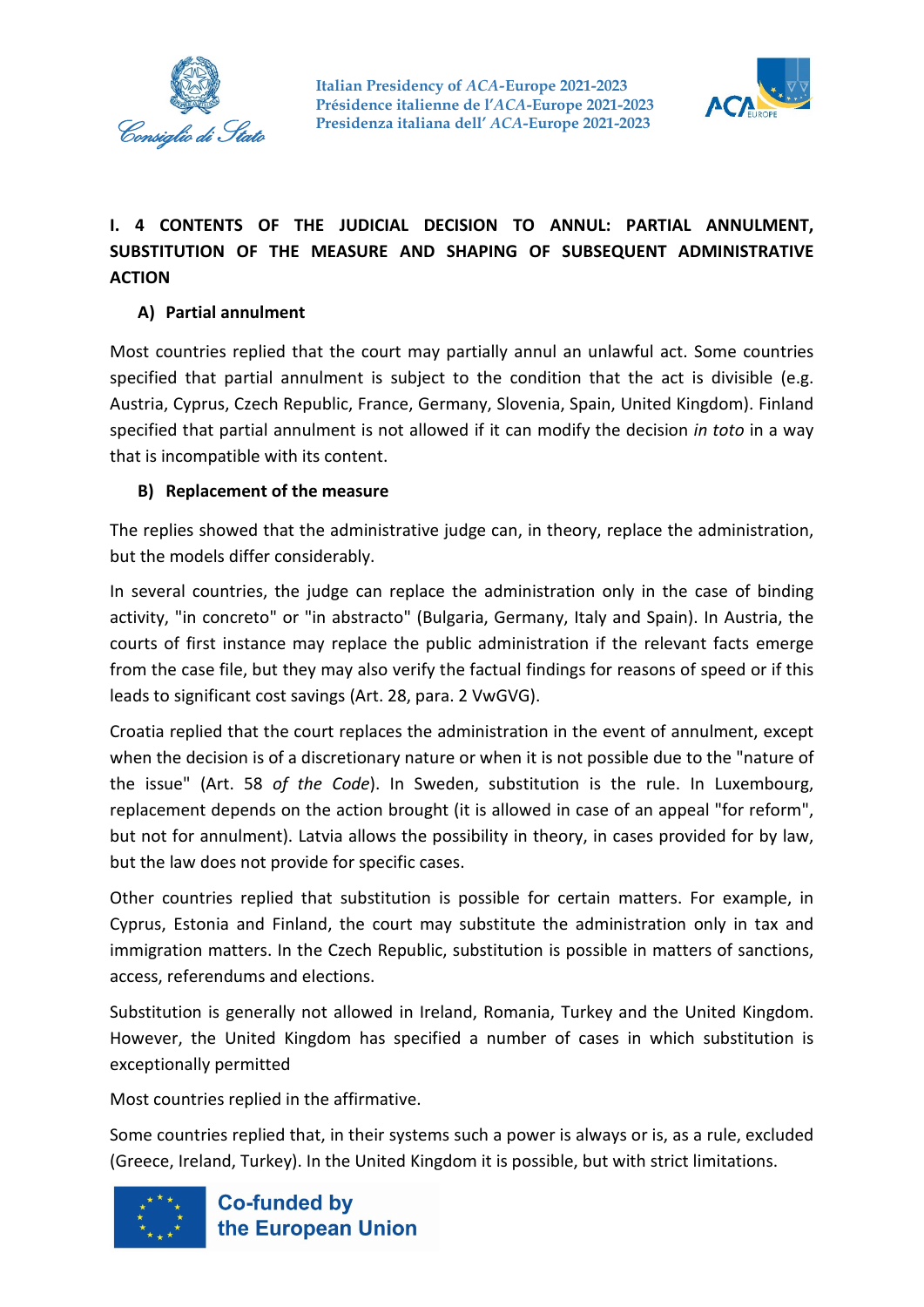



In France, if the judge of the excess of power cannot replace the administration, the judge, "*de plein contentieux*", in this case, has very broad powers, including the power to reform an administrative act and to replace the administration's decision with his own.

Germany has specified that modification is not possible when the administrative authority is authorised to exercise a discretionary power. In other cases, the court may oblige the administrative authority to perform the act requested (art. 113 para. 5 CACP). Only in this case can the judge modify an administrative act.

### **C) Conformation**

Luxembourg emphasised that, in the event of an action for annulment, the court may, by means of the reasons for its decision, outline the new decision to be implemented by the administration following the referral after the annulment of the previous decision.

### **I. 5. EFFECTS OF THE JUDICIAL DECISION OF ANNULMENT AND ITS MODULATION**

The replies showed that, in most jurisdictions, annulment has retroactive effect. In some states, however, annulment always, or for certain acts, has *ex nunc* effect. In Finland, annulment is as a rule *ex nunc* (in this regard, for example, it is specified that "*if the election of a member of a municipal board or commission by a later court judgment is declared illegal, the decisions made by the board or commission do not become void retroactively. But, e.g., if a building permit has been granted and the applicant has been afforded the right to start the work before the decision has gained legal force, the revocation of the permit by a later court judgment will make the permit void so that the works done in the meantime must be demolished*"). In Portugal, as a rule, the annulment of an administrative act takes effect from the date on which the judgment becomes final (*ex nunc),* but by decision of the administrative judge or of the administration itself, it can take effect *ex tunc*, eliminating the effects produced in the meantime by the illegitimate act. On the contrary, in Norway, annulment generally takes effect from the date of adoption of the measures (*ex tunc*), but for annulment pronouncements concerning permits or benefits, annulment takes effect from the date on which the judgment becomes final.

In Latvia, it is the judge who determines the date from which the administrative act is to be considered annulled (in most cases, from the date of its adoption).

Some countries have given specific answers for the annulment of general acts and regulatory acts. In Croatia, the annulment of general acts takes effect from the day of publication of the judgment in the Official Gazette. Luxembourg specified that while the annulment of individual acts is normally retroactive, with the possibility for the court to give it *ex nunc*

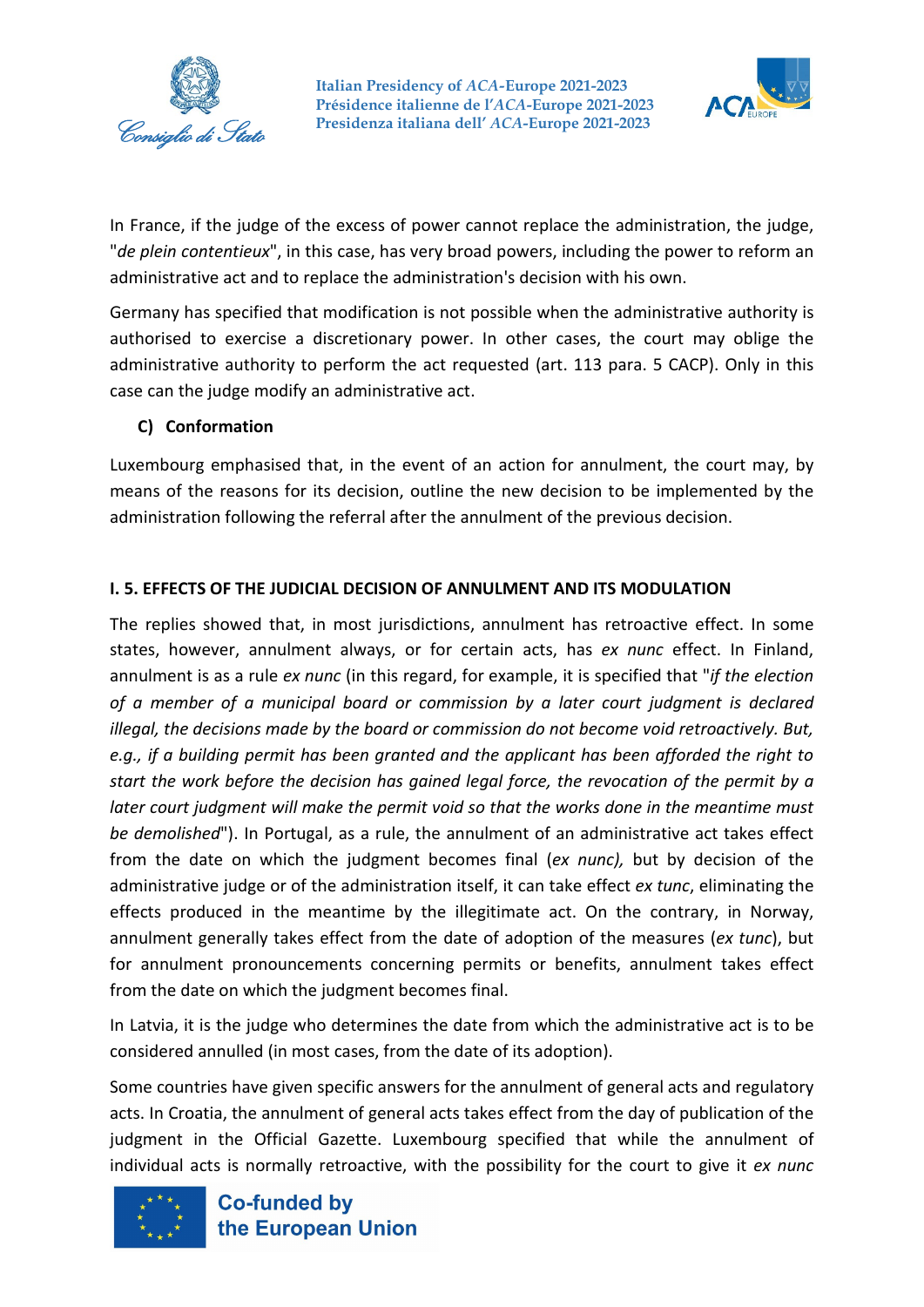



effect, for regulatory acts, annulment takes effect *ex lege* only from the moment the judicial decision has become final. However, the Luxembourg Constitutional Court doubted the constitutional compatibility of such a clear-cut provision, and an amendment to the legislation is under way to introduce the possibility of modulating the effects of the annulment decision also for regulatory acts.

Lithuania specified that the annulment of regulatory acts has, as a rule, *ex nunc* effect but, taking into account the circumstances of the case, annulment may take effect as soon as the act is adopted. The Czech Republic specified that the annulment of general acts takes effect *ex nunc* or from the future date otherwise indicated by the court.

With regard to the possibility recognised by the court of modulating the effects of the annulment decision over time, it should be noted that the answers to this question overlap, in part, with the answers given to the previous one.

Several countries replied that in their respective legal systems, the judge is not allowed to vary the effects of his annulment decisions over time (Austria, Bulgaria, Croatia, Cyprus, Germany, Norway, Poland, Serbia, Slovenia, Sweden, Turkey). Others, (Belgium, Italy, Luxembourg and Portugal), on the contrary, replied that the law provides for this possibility. As for Italy, the variation over time of the annulment decisions is not provided for by law but by case law concerning specific cases.

In France, case law held that the administrative court may exceptionally order the preservation, even partial, of the effects of the annulled act, if the retroactive effect of the annulment is such that it entails consequences that are manifestly excessive in relation to the principle of legal certainty.

Spain replied that sometimes ("*in certain procedures")* the judge may vary the effects of the judgment: in this respect, it has been reported, by example, that in environmental litigation the judge may postpone the effect of annulment to allow a new ruling to come into effect.

In Lithuania, the court may modulate the effects of a judgment annulling a regulatory act by making it retroactive or it may order that the judgment be published after a certain period of time so as to postpone its effects.

In Latvia, the court always decides, on a case-by-case basis, the moment from which annulment takes effect.

In the Czech Republic it is possible to modulate the effects of the judgment in time only when the annulment concerns measures of a general nature. In Greece, temporal modulation of the effects of the judgment is permitted in the context of the review of excess of power. In Hungary, modulation is allowed only if it is justified by the public interest, legal

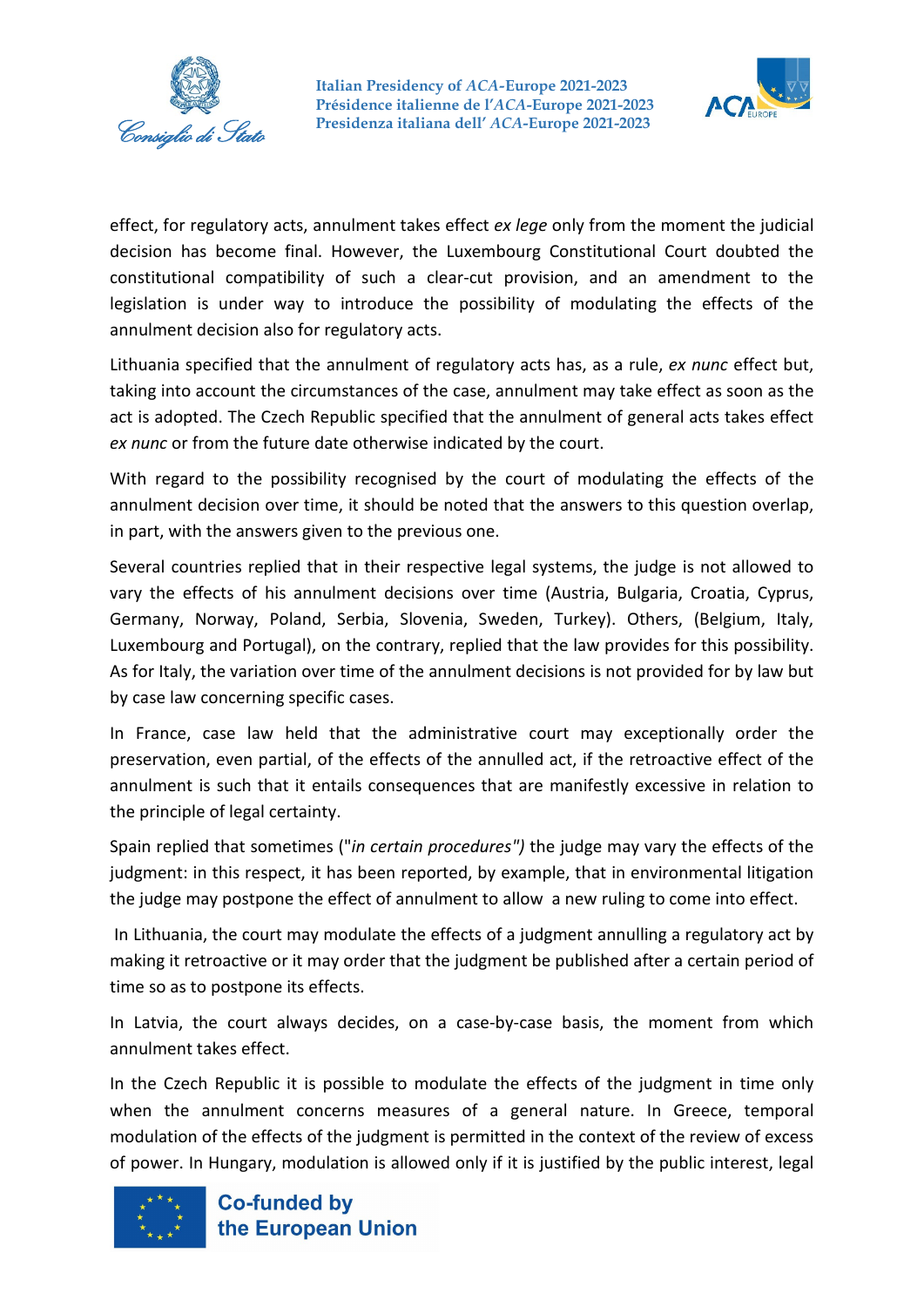



certainty or interests which are particularly important to the parties involved. Finland replied that modulation is allowed in theory but that " *there are not specific doctrines on this issue*".

# **I. 6. ACTION FOR AN ORDER FOR DAMAGES: PROCEDURE, TORTIOUS CONDUCT AND COMPENSABLE DAMAGE**

The majority of countries replied that an action for damages can be brought separately from other actions (e.g. Belgium, Bulgaria, Estonia, France, Greece, Ireland, Italy, Norway, Turkey).

In some countries, an action for an order to pay money must necessarily be brought together with another action (Croatia, Serbia, Spain). Germany has specified that "*An autonomous order of payments is only possible if no administrative act is necessary to find or specify the legal claim*".

In several systems, the civil court has jurisdiction over the claim for damages and, therefore, the latter must necessarily be filed separately from the claim for annulment (Cyprus,Czech Republic, Poland). In the United Kingdom, the claim for damages cannot be dealt with in the judicial review proceedings but only in the civil tort proceedings.

Slovenia replied that, in theory, the administrative court can hear claims for compensation, but in practice it always declines to do so. Therefore, these claims are heard in civil proceedings. In Sweden, the civil courts have jurisdiction, but the Chancellor of Justice has the power to settle out-of-court claims on behalf of the State.

In Latvia and the Netherlands, a claim for compensation may be brought at the same time as another action or, after annulment, it must be submitted to the administration and only after that is it possible to challenge any refusal.

The time limits for bringing an action vary substantially among the various jurisdictions and the answers provided do not always specify the starting date of the limitation or prescription period for bringing an action. Many countries replied that the time limit for bringing an action for damages before a civil or administrative court is the ordinary limitation period for obligations arising from non-contractual wrongdoing (3-5 years on average).

In Italy, the action for compensation for damages for injury to legitimate interests, if it is brought independently, must comply with the limitation period of one hundred and twenty days starting from the day on which the event occurred or from the moment of awareness of the measure if the damage derives directly from it.

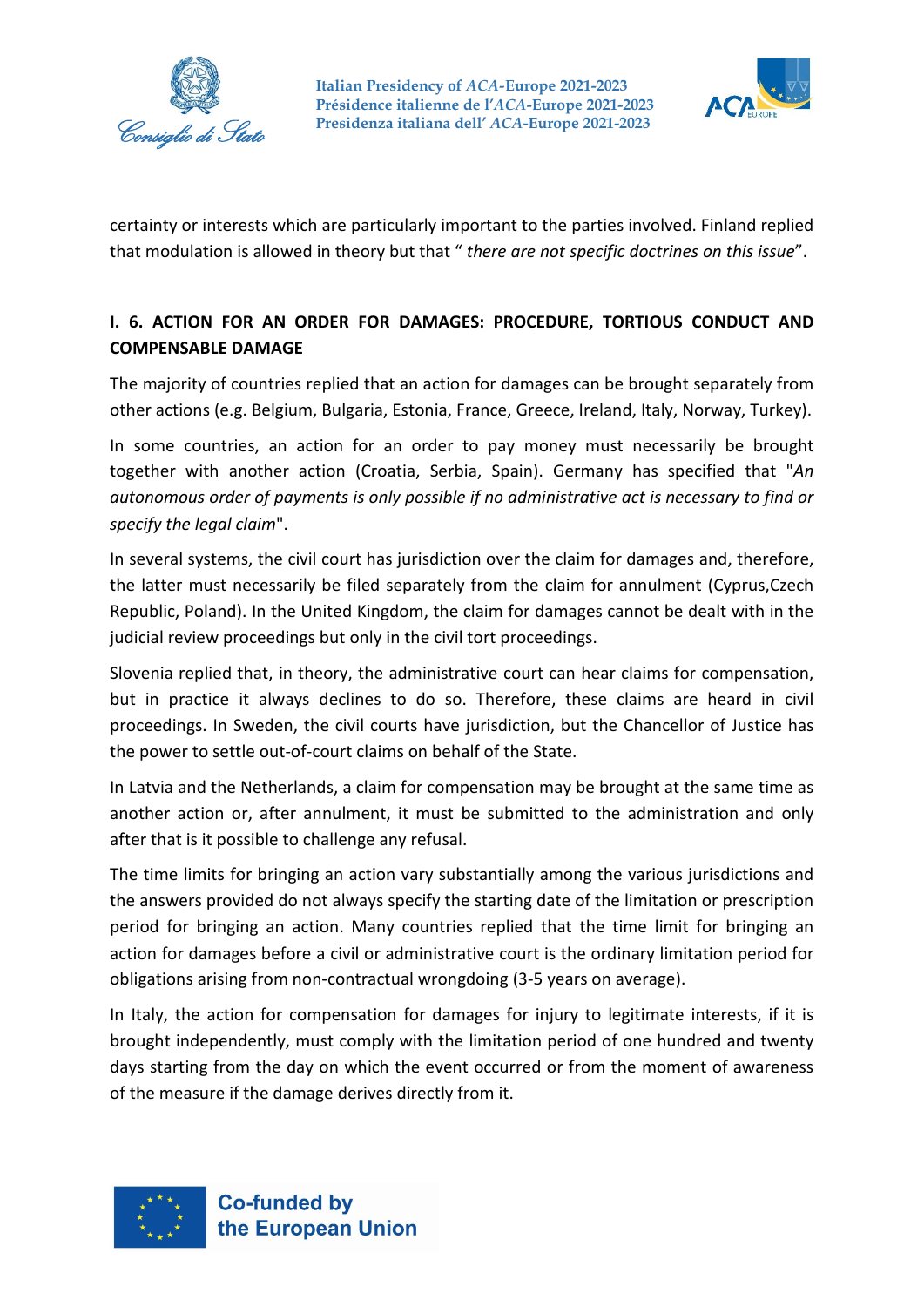



Slovakia specifies that the time limit of three years is valid from the moment of awareness of the damage or from the notification of the annulment or modification of the act if the right to compensation derives from that decision.

The United Kingdom highlighted that the time limit is one year if it regards an infringement of the *Human Rights Act*, unless the court considers that a different time limit is appropriate; in other cases, the time limit is six years.

In the Czech Republic, the time limits differ depending on whether the claim is for compensation for material or non-material damages: for material damages, the time limit is from 3 – 10 years and from 6 months to 10 years for non-material damages.

In Croatia, the action for damages must be brought together with the application for annulment, within the time limit provided for the latter (30 days).

In Spain the time limit is two months and corresponds to the time limit for challenging the act.

In Turkey, the interested parties may bring "Actions for annulment and full remedy actions" directly before the Council of State or before the administrative and fiscal courts or by "Directly filing a full remedy action". In the latter case, the law requires an application to be made to the administration before asking the court for compensation for the damage resulting from the administrative action ("full remedy action"). The prior application must be filed within one year of written notice or of the knowledge of the harmful action and, in any event, within five years from the date of the action. The provision then specifies that "*If these requests are partially or wholly rejected, an action can be filed within the time limit for the action as of the day following the notification of the procedure on this matter, or if no answer is given within thirty days about the request, from the end of such period".*

# **I. 7. RELATIONSHIP WITH AN ACTION FOR ANNULMENT AND ALLOCATION OF THE BURDEN OF PROOF OF LIABILITY**

## **A) Types of compensable damage**

Most countries replied that commission and omission activities unlawfully carried out by the public administration may result in compensable damages.

Some countries replied that an action for damages against the public administration is possible in all of the above-mentioned cases (Bulgaria, Croatia, Italy, Lithuania, Romania).

Ireland and the United Kingdom provide for the possibility of bringing an action for damages in certain circumstances.

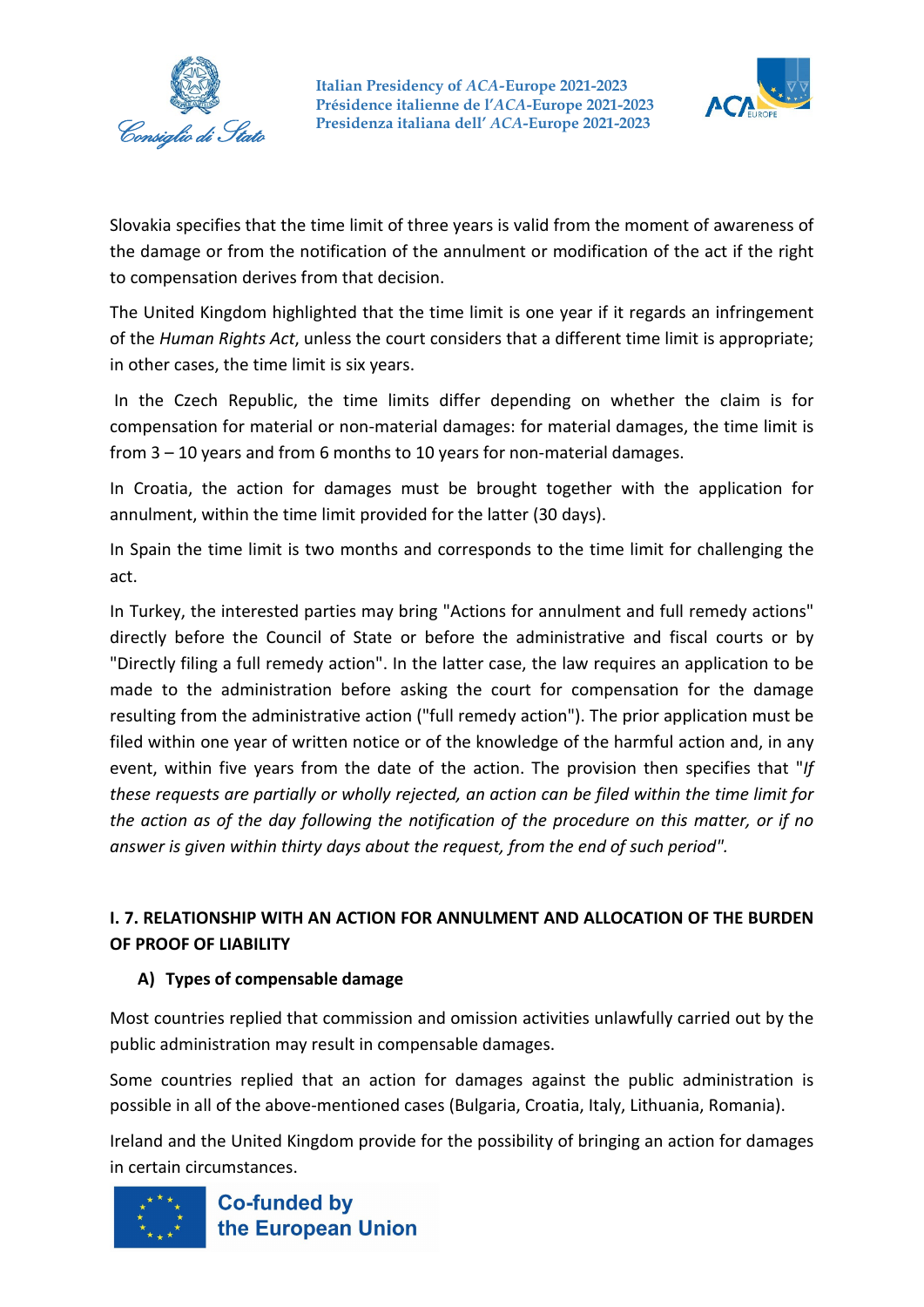



The United Kingdom has specified that an action for damages may be brought in the event of a breach of a statutory duty if the person concerned can prove that the duty was imposed for the protection of a restricted group of citizens and that Parliament intended to confer on them a private right of action, or if a common law duty of care is breached, or if the administration has deliberately misused its power (misfeasance of public office). In Ireland, on the other hand, compensation may also be awarded in cases of state liability for misapplication of EU law in compliance with the *Francovich* case law; this type of damage is no longer compensable in the United Kingdom as of 2018, following the UK's withdrawal from the European Union.

In Luxembourg, the 'dysfonctionnement objectif' of the administration is a cause for compensation for material and non-material damages, including loss of opportunity, but the relative litigation falls under the jurisdiction of the ordinary courts. In Slovakia, damages for maladministration ("*maladministration"* integrated by "*breach of the duty of an administrative authority to take action or issue a decision within the time limit laid down by law, omission of an administrative authority in the exercise of public power, unnecessary delay in proceedings or other unlawful intervention in the rights and legally protected interests of natural and legal persons")* are also deemed relevant.

Belgium referred to the possibility of obtaining equitable compensation from the administrative judge for "*la réparation d'un dommage exceptionnel, moral ou matériel, causé par une autorité administrative*" In this case, the condition for the admissibility of the action to obtain this form of compensation ("indemnité") is the previous total or partial rejection of the request addressed to the public administration for this purpose or the silence - non-fulfilment of the same and results in the preclusion to claim compensation for the same prejudice in civil proceedings (preclusion which also operates in the opposite sense).

In general, countries have replied that both material and non-material damages are compensable. In some countries, such as Germany and Serbia, only material damage is compensable.

France clarified that *pretium doloris* and loss of *opportunity* are compensable only if the injury is not merely possible.

Luxembourg and the Netherlands replied that loss of opportunity was compensable under their respective laws, while Sweden stated that both material and non-material damages were compensable. Sweden pointed out that its law does not use the expression loss of opportunity, but that loss of opportunity for financial gain due to a mistake by a governmental body can be compensated as material damage.

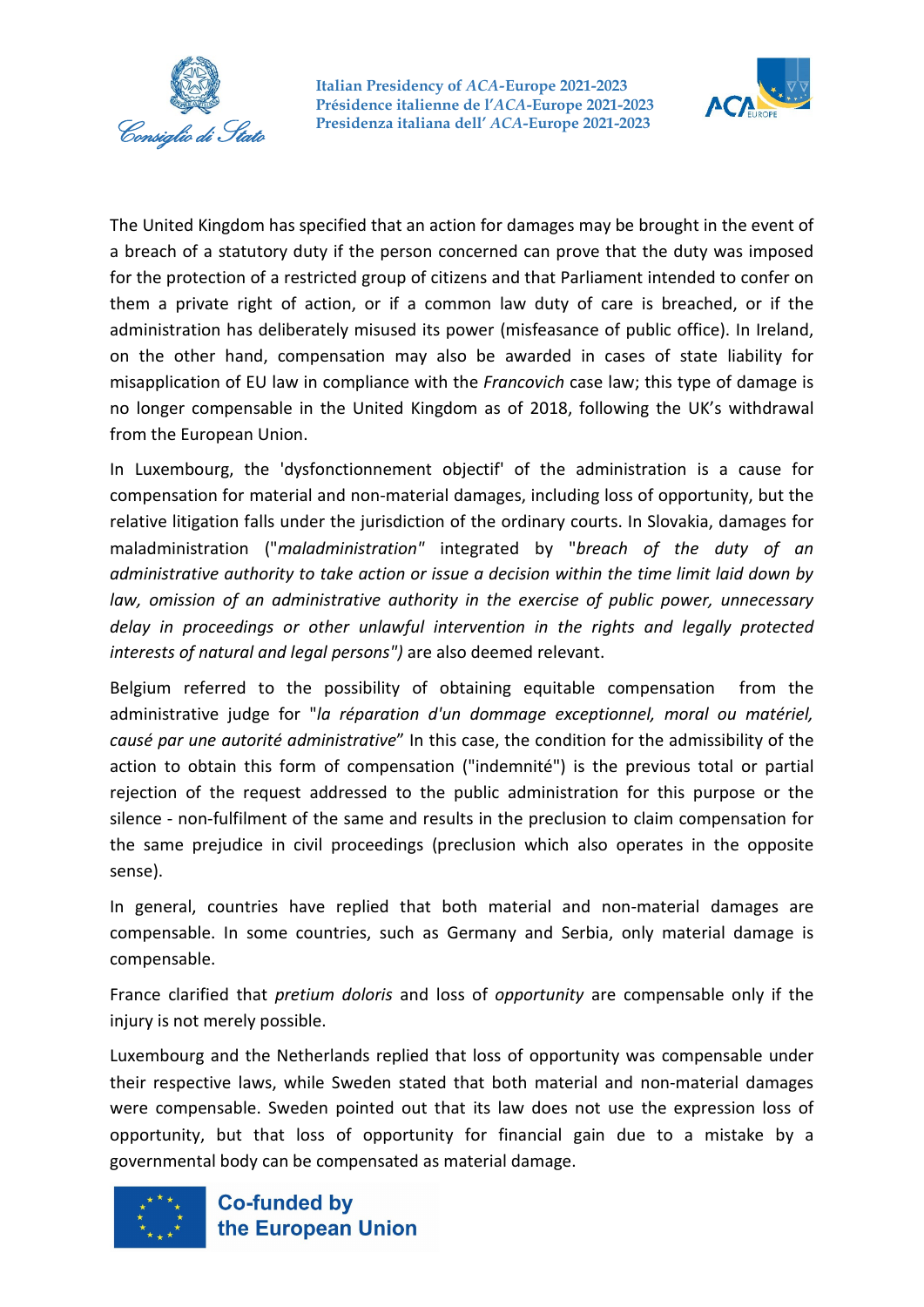



#### **B) Avoidable damage and relations with actions of annulment**

The replies showed that, in most jurisdictions, damages that could have been avoided by taking appropriate legal action are not recoverable.

In some jurisdictions, the prior annulment of the act is a condition of admissibility for obtaining compensation for damage resulting directly from it (Cyprus Germany, Latvia, Portugal, Romania, Spain and Luxembourg by case law).

In the Netherlands, the rule of case-law is that a measure that is not challenged within the time limit is consolidated, so that both the administrative and civil courts will consider it legitimate, regardless of any substantial or procedural shortcomings. The administrative act assumes the status of "formele rechtskracht". However, case law itself has drawn up exceptions to this rule, for example in the case of decisions permitting the performance of activities entailing major risks for persons and property, since the damage often occurs at a later date and the persons involved cannot be expected to challenge the administrative act in order to prevent possible damage in the future.

In other jurisdictions, failure to bring an action for annulment or other action is not an obstacle and is not assessed in terms of negligent conduct (Croatia, France, Greece, Serbia, Turkey). France and Greece specified that failure to bring an action for annulment is not a condition for the admissibility of the action for damages and does not affect the total amount of damages sought.

The United Kingdom stated, in general terms, that in some specific cases, the failure to bring an action for annulment could affect the right to damages or the amount of damages, and that the bringing of a damages claim in civil proceedings may be regarded as an abuse of process in cases where the claimant could have sought *judicial review*.

## **C) Subjective element**

From the replies, it emerges that most countries consider the liability of the administration as an objective liability (without fault) and the burden of proof of the elements of the tort lies with the claimant.

Few jurisdictions require the subjective element of the tort (malice or negligence).

#### **D) Burden of proof**

In France, the burden of proof is always on the injured party, but may vary depending on whether the administration is at fault or not, as in cases of objective liability ("*responsabilité sans faute").*

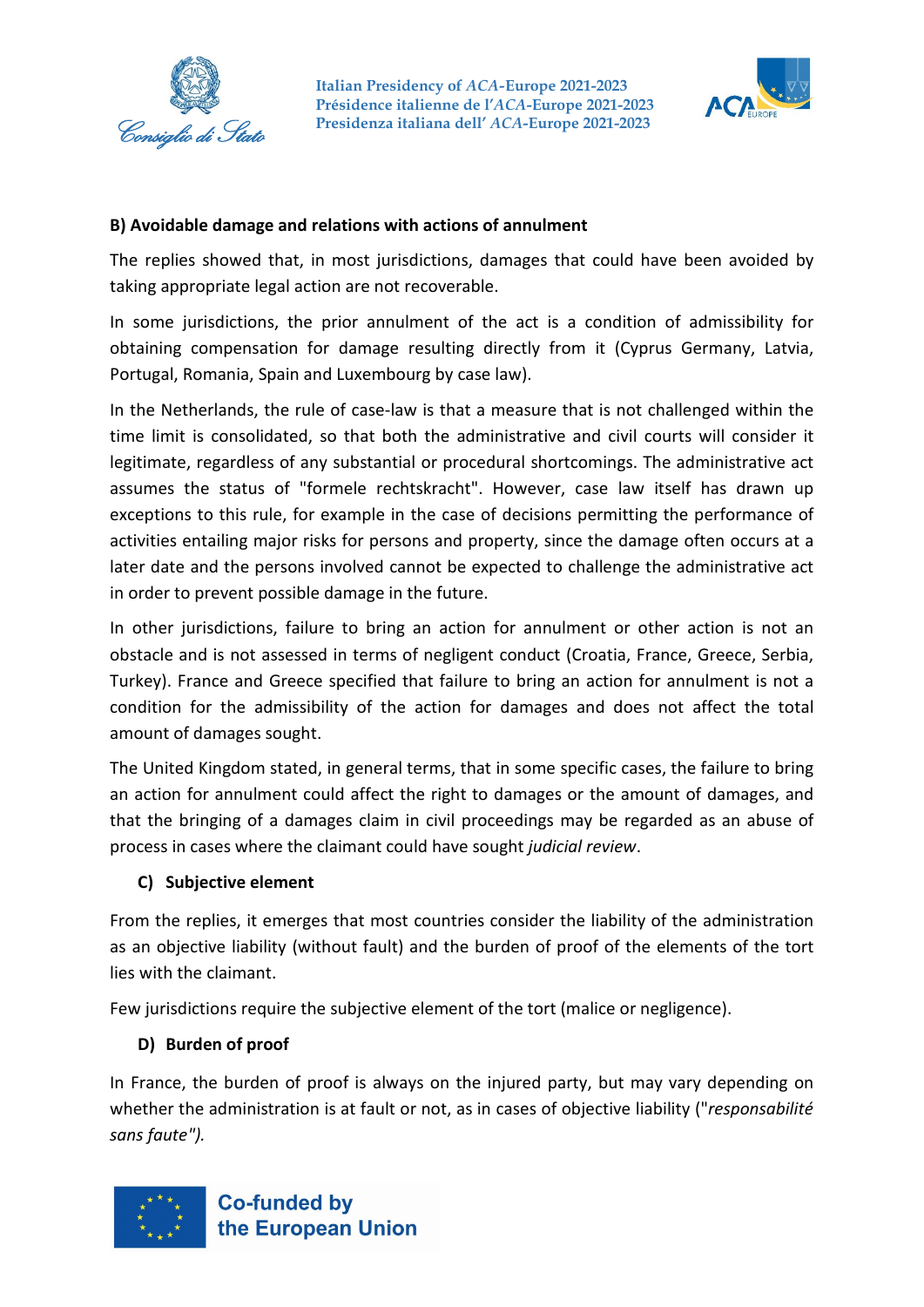



Germany and Latvia specify that the burden of proof is mitigated by the powers of the judge at the preliminary stage.

The United Kingdom replied that "*the claimant bears the burden of establishing that a relevant wrong has been committed in respect of which damages are recoverable and of establishing on the balance of probabilities that he has suffered loss (see R (Sturnham) v Parole Board [2013] UKSC 23 at para 82)".*

In Estonia, the burden of proof of the constituent elements of liability rests with the claimant*,* i.e. the identification of the right infringed and of the damage suffered, while there is a legal presumption in relation to non-asset damage, when, for instance, a person sues for the prejudice suffered due to the unjustified loss of personal liberty or in case of damage to personal safety and health caused by the administration, as well as in matters of "*common knowledge".*

Romania (HCCJ) specified that, as a rule, the burden of proof of the liability of the public administration lies with the injured party. In disputes concerning the determination of civil servants' remuneration, case law holds that the burden of proof lies with the employer who must produce all relevant documentation, while in tax disputes, the burden of proof of the legality of the act and the determination of the tax claim lies with the tax authority.

In Slovenia, the general rules of civil law apply, but there is a presumption of (relative) fault on the part of the administration.

Turkey, on the other hand, affirms that an administrative act carried out in the general interest, even if lawful, may give rise to a right to compensation when it creates an exceptional burden exclusively for certain individuals, such as risky activities. The fundamental principle of equality in the bearing of public burdens and the principle of social equity justify in these cases the liability of the administration for damage caused by its acts or actions without fault and it is for the court *ex officio* to determine the 'fault of the service'.

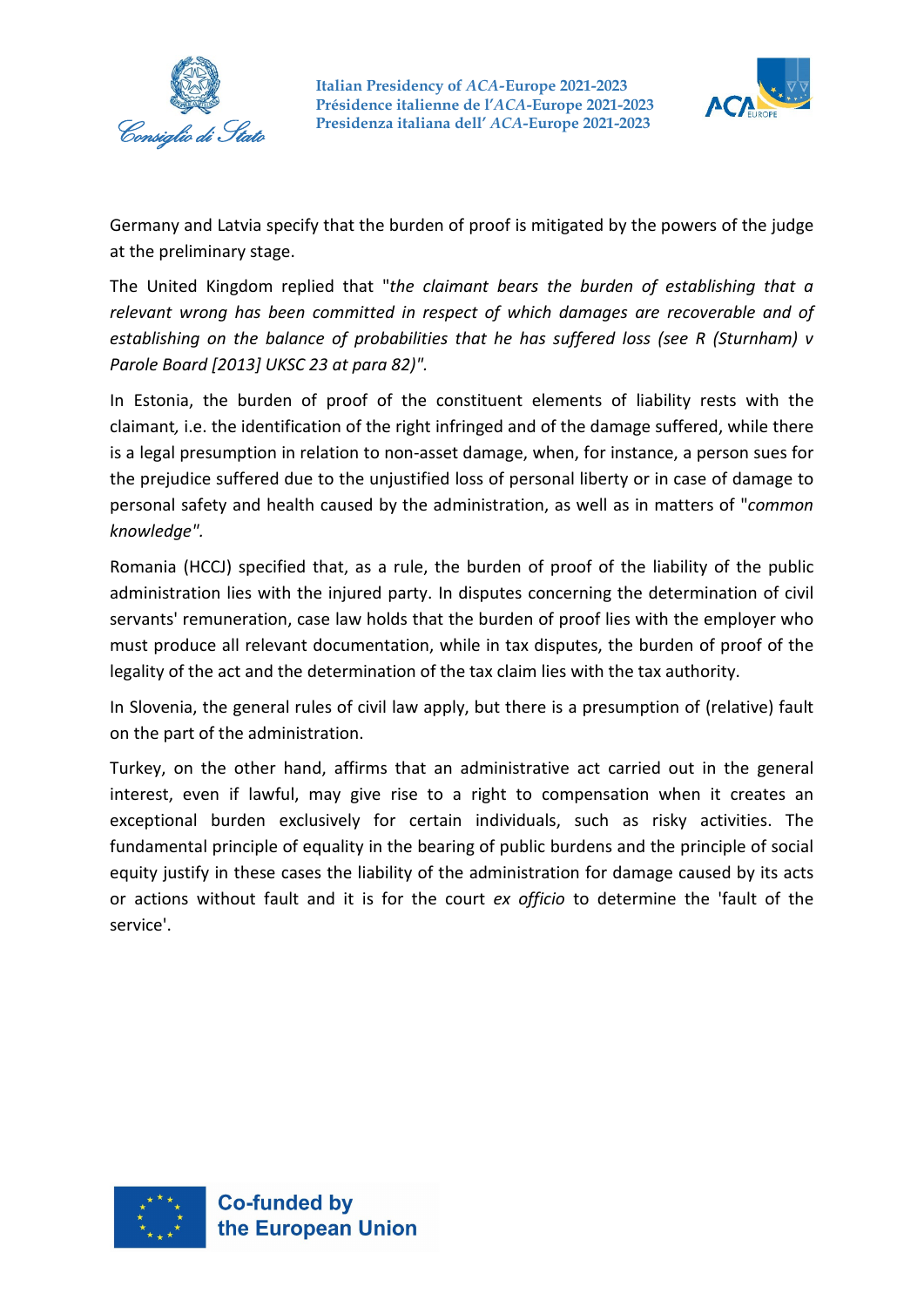



### **I. 8. ACTION FOR AN ORDER FOR THE RELEASE OF THE MEASURE**

The majority of countries replied in the affirmative (Bulgaria, Czech Republic, Germany, Greece, Hungary, Italy, Latvia, Poland, Portugal, Romania, Spain).

France pointed out that "*La situation évoquée dans cette question se plie difficilement aux catégories traditionnelles du contentieux administratif français*".

Germany referred to art. 113 co. 5 CACP: "*Insofar as the rejection or omission of the administrative act is unlawful and the plaintiff's rights are violated thereby, the court shall announce the obligation incumbent on the administrative authority to effect the requested official act if the case is ripe for adjudication".*

In Portugal, the Public Administration may be ordered to adopt the unlawfully omitted administrative act if the following conditions exist: (a) absence of a decision within the statutory time limit; (b) rejection or refusal to examine the application; (c) failure to comply with the obligation to decide, irrespective of the existence of an application; (d) replacement of an administrative act with a positive content that does not fully satisfy the request of the interested party.

Greece specified that the administrative judge may order the administration to adopt an act that it has unlawfully refused, when its adoption is mandated by law.

Luxembourg stated that the administrative judge cannot order the adoption of a specific administrative act. However, in the context of the *recours en réformation,* the administrative judge may adopt a decision which replaces the one found to be unlawful. As already specified in reply 8, in the context of the action of annulment, the judge can, by means of the motivation of his decision, indicate instructions to be followed for the new decision to be adopted.

Other countries replied that this possibility is excluded, without further specification (e.g. Lithuania, Norway, Slovakia, Slovenia).

Finland replied that the courts do not have a general remedy in the event that an administrative authority persistently delays in taking a decision or even totally neglects to do so.

#### **I. 9. POWERS OF THE COURT: CONVERSION OF ACTIONS**

It should be noted that the question has been interpreted in different ways, as can be seen from the fact that some answers concern the conversion of the action, while others concern the re-qualification of the application.

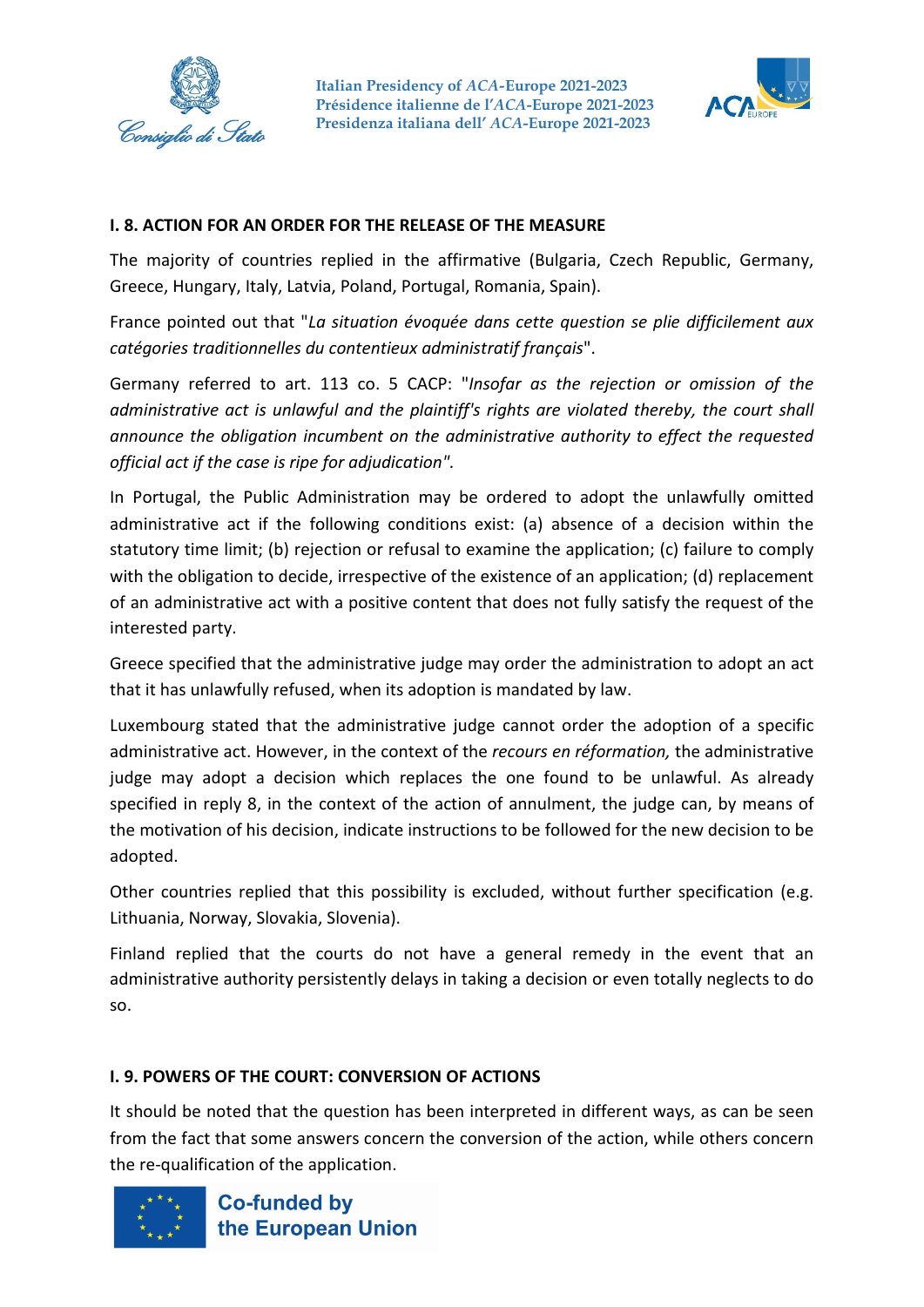



In Italy, the Code of the Administrative Procedure gives the judge the task of qualifying the action brought, in accordance with the principle *"iura novit curia".* The judge may, therefore, requalify the application with the consequent conversion of the action into another, only if the action originally proposed has all the prerequisites for the one into which it is converted. For example, an action to ascertain the right of a company to obtain a revision of the price of a supply contract by a public administration may be converted into an action against the silence maintained by the administration on the request for revision.

However, most countries state that conversion of the *ex officio* action is not possible in their respective jurisdictions.

In many countries, however, the re-qualification of the application by the judge is allowed.

France specified that, since '*recours pour excès de pouvoir '* do not require the services of a lawyer, unlike ' *recours de plein contentieux,'* the re-qualification of the action by the judge assumes particular importance *("Si une requête, introduite sans avocat, se présente sous la forme d'un recours pour excès de pouvoir alors qu'il s'agit en fait d'un recours de plein contentieux (...), alors le juge peut prétoriennement requalifier lesdites conclusions et rejeter ladite requête pour irrecevabilité").*

Hungary replied that conversion is allowed only in cases brought by the central government against the failure of local governments to exercise their decision-making or regulatory powers.

Ireland pointed out that the Supreme Court, if it considers that it cannot convict the administration on *judicial review*, may order that the case be continued in civil proceedings.

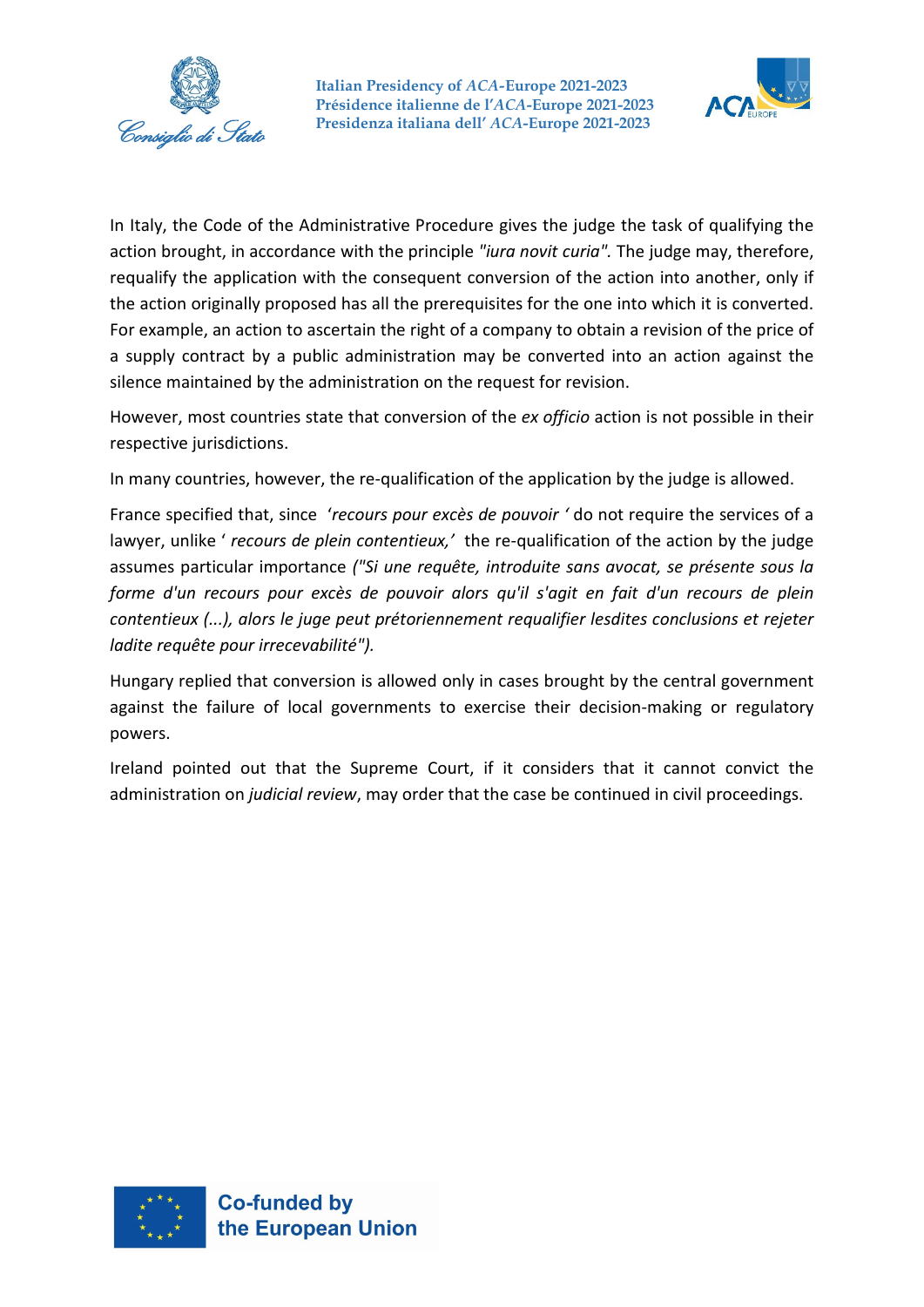



#### **SESSION II**

**THE SPECIAL RITES**

**II. 1. THE "SPECIAL" RITES AND THE FORMS OF DIFFERENTIATION OF PROTECTION WHICH EMERGE FROM THE ANSWERS GIVEN BY THE STATES** 

**II. 2. JUDICIAL PROTECTION AGAINST "SILENCES"** 

**II. 3. THE ENFORCEMENT OF JUDGMENTS OF THE ADMINISTRATIVE JUDGE: RATE OF COMPLIANCE AND REMEDIES AGAINST NON-COMPLIANCE** 

**II. 4 A REGIME OF ENFORCEABILITY OF JUDGMENTS OF FIRST INSTANCE**

**II. 5. THE "EXHAUSTION" OF ADMINISTRATIVE DISCRETION AFTER JUDICIAL ANNULMENT** 

# **II. 1. THE "SPECIAL" RITES AND THE FORMS OF DIFFERENTIATION OF PROTECTION WHICH EMERGE FROM THE ANSWERS GIVEN BY THE STATES**

Most legal systems provide for "differentiated" procedural rules. The matters and areas in which this differentiation operates coincide only in part. These choices either reflect the "domestic" peculiarities of the individual legal systems or show a partial "uniformity" of the European Union system.

The spheres and matters where, most commonly, the legal systems provide for "differentiated" procedural rules concern the protection of "sensitive" interests or of relevant "economic-social" impact, such as, for instance, immigration, planning, public contracts, environment, expropriation proceedings, taxation, elections and disputes with independent administrative authorities. There are also rites in which there is a common and generalised need for simplification and speeding-up of judicial protection, such as, for instance, in the case of access to documents, silence of the administration (in its different meanings in the various legal systems), in injunction proceedings and enforcement of administrative judgments and also in proceedings for damages.

In many cases the provision of special procedural rules is instrumental to providing greater protection with respect to particular areas that respond to national specificities: examples of this are the Hungarian and Polish systems that provide for a "simplified" protection for the issuance of certificates, or the Portuguese system in which a simplified procedure is regulated for litigation in the so called "mass procedures".

There is also a tendency for many legal systems to converge with regard to the provision of differentiated protection to ensure better safeguarding of fundamental rights (e.g. health or

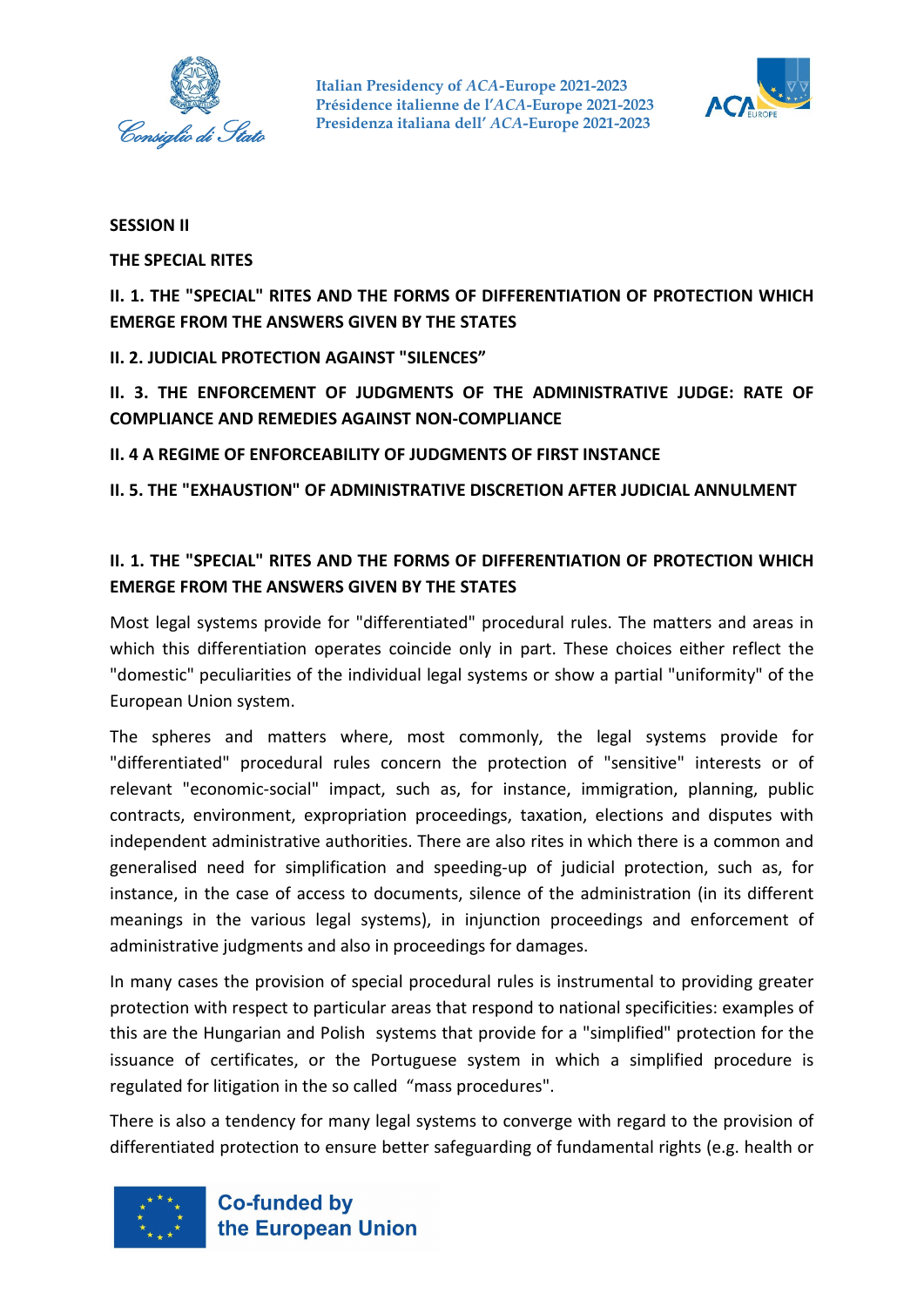



safety). In most jurisdictions, there are also "special" rules for the granting of interim measures. This point will be discussed in more detail below in Session III.

In some cases (e.g. in Bulgaria and Norway) the existence of "special" substantive rules (e.g. for the compensation of damage resulting from an unlawful administrative measure) does not correspond to a special procedural regime, the ordinary rules continue to apply.

In particular, in Germany and Norway, instead of providing for the recourse to differentiated procedural rules, the system anticipates the "specialness" of certain matters by applying a differentiated procedural regime to them (e.g. by providing for the speeding-up of the timelimits for requesting and inspecting administrative acts).

As for the source of the "special" discipline, in some countries, such as Italy, it is contained directly in the Code, in others it is in the legislative sources that generically regulate the administrative process (Austria, France, and the United Kingdom), in others still, it is contained in special laws (Belgium). Sometimes, as in Sweden, the legal provisions are accompanied by the possibility for individual courts to further "calibrate" the differentiation of protection in their internal procedures.

The states which answered in the affirmative with regard to the existence of "special" procedural rules also pointed out that the "differentiation" coincides, in most cases, with the provision of "*fast-tracked procedures*" for the lodging of an application at first instance, or for the conduct of the trial or for the adoption of the judicial decision or in the provision of exceptions to the ordinary procedural rules ("*simplified procedures").* This emerges from the replies given by Austria, Croatia, the Czech Republic, France, Greece, Ireland, Malta, Poland, Romania, Serbia and Turkey.

In addition to these differentiating profiles, other countries add that in their legal systems there are some exceptions regarding "jurisdiction" of the administrative courts (Belgium, Finland, Latvia, Lithuania, Luxembourg, the Netherlands, Slovenia). With regard to this last profile, some countries specify that this exception consists in the preclusion, in certain disputes, of the possibility of appealing against decisions of first instance (in Latvia with regard to electoral disputes and in Luxembourg for immigration disputes and for those generated during the Covid-19 pandemic). In some cases, however, the specialness is determined by the possibility to appeal directly to the SAC (in Luxembourg and in Slovenia when dealing with electoral disputes).

Norway replied that, in general, there are no special rules in its legislation on time limits for lodging an appeal or for the course of the proceedings.

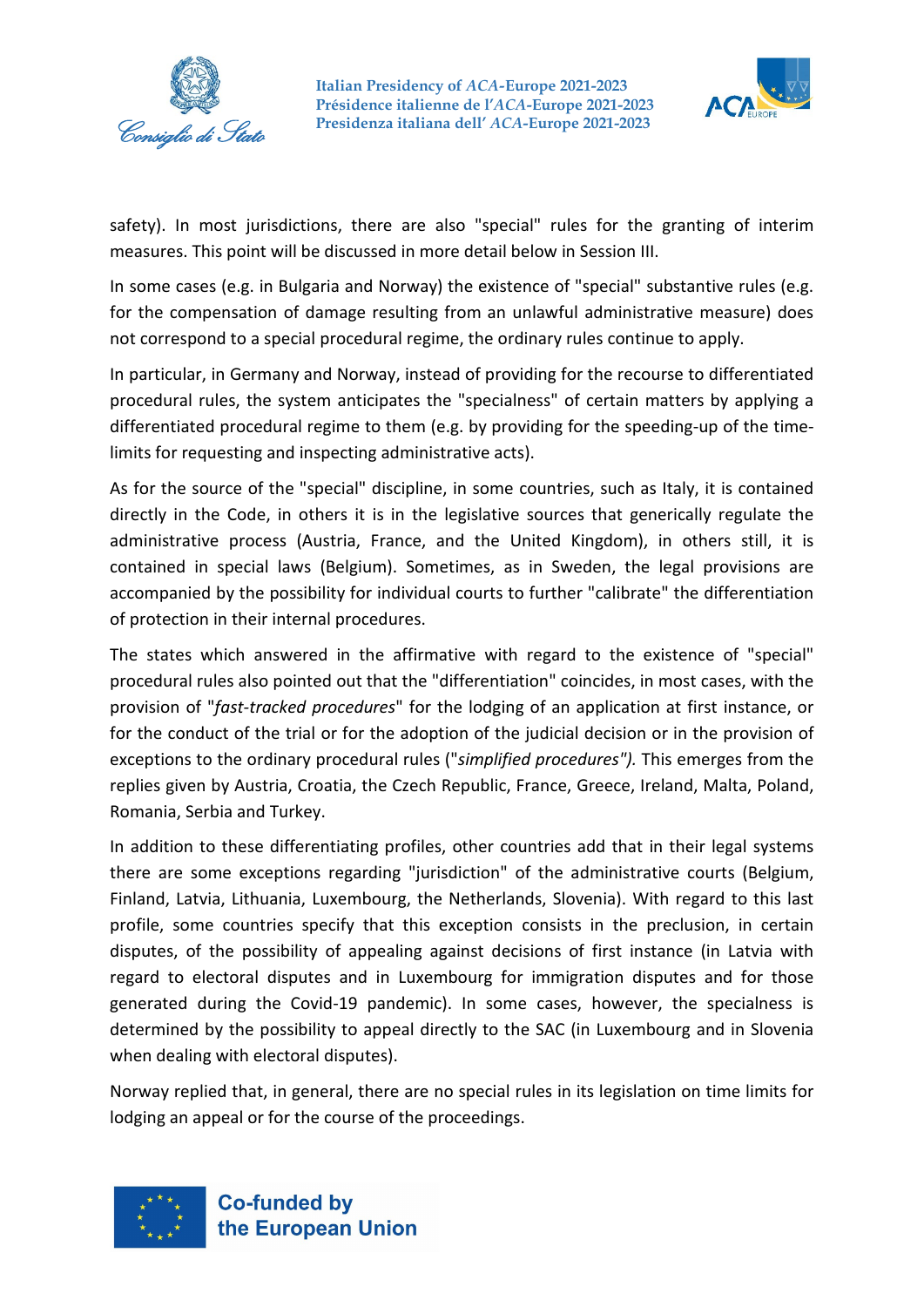



Some countries noted that the area of differentiation of procedural protection is much wider, involving also a greater extension of the powers of the judge, the widening of the adversarial process (Estonia), the type of rulings that can be made (Greece and Lithuania), the possibility for the judge to provide a more streamlined reasoning (Greece and Italy) or to take evidence more informally and more quickly. Greece also pointed out that interim measures *ante causam* can only be granted in regard to public contracts.

Further specificities reflecting "domestic" peculiarities also emerge from the replies.

According to the answer given by Cyprus, it emerges that the latter, within the area of "speciality", also includes cases in which the exertion of the hierarchical appeal is a condition for access to the administrative judgment (e.g. in matters of public contracts). Slovakia, on the other hand, indicated that each jurisdictional action has its own differentiated discipline and the greater speciality consists in the specific conditions - in addition to the "ordinary" ones - of the legitimacy to appeal.

It is also worth mentioning the reply from the Netherlands which pointed out that the administrative courts have the power to adopt an interim decision, allowing the administrative authority to correct, for example, a procedural defect or failure to state reasons. This procedure is called "*administrative loop*" ("*bestuurlijke lus").*

In their replies, most countries pointed out that "differentiated" procedural rules are established both "by subject matter" and by the jurisdictional actions which may be brought Austria, Belgium, Cyprus, Croatia, Finland, Greece, Hungary, Italy, Latvia, the Netherlands, Portugal, Romania, Spain, Sweden Turkey and the United Kingdom). Other countries replied that the speciality concerned exclusively, or principally, "matters", but not actions (Czech Republic, France, Ireland, Lithuania, Luxembourg, Poland, Serbia, Slovenia).

In a very few cases, the differentiation of protection concerns only the actions which can be brought (Slovakia) and not specific matters.

#### **II. 2. JUDICIAL PROTECTION AGAINST "SILENCES"**

Almost all the countries replied that their legal systems provide for judicial action against the silence of the administration (Austria, Belgium, Bulgaria, , Croatia, Cyprus, Czech Republic, Estonia, France, Germany, Greece, Hungary, Italy Latvia, Lithuania, Luxembourg, Malta, the Netherlands, Poland, Portugal, Romania, Serbia, Slovakia, Slovenia, Spain, Sweden, Turkey, the United Kingdom), but do not always clarify whether it refers to mere *inertia*, understood as failure to comply with the general obligation to provide, or to a silence with the value of consent or rejection.

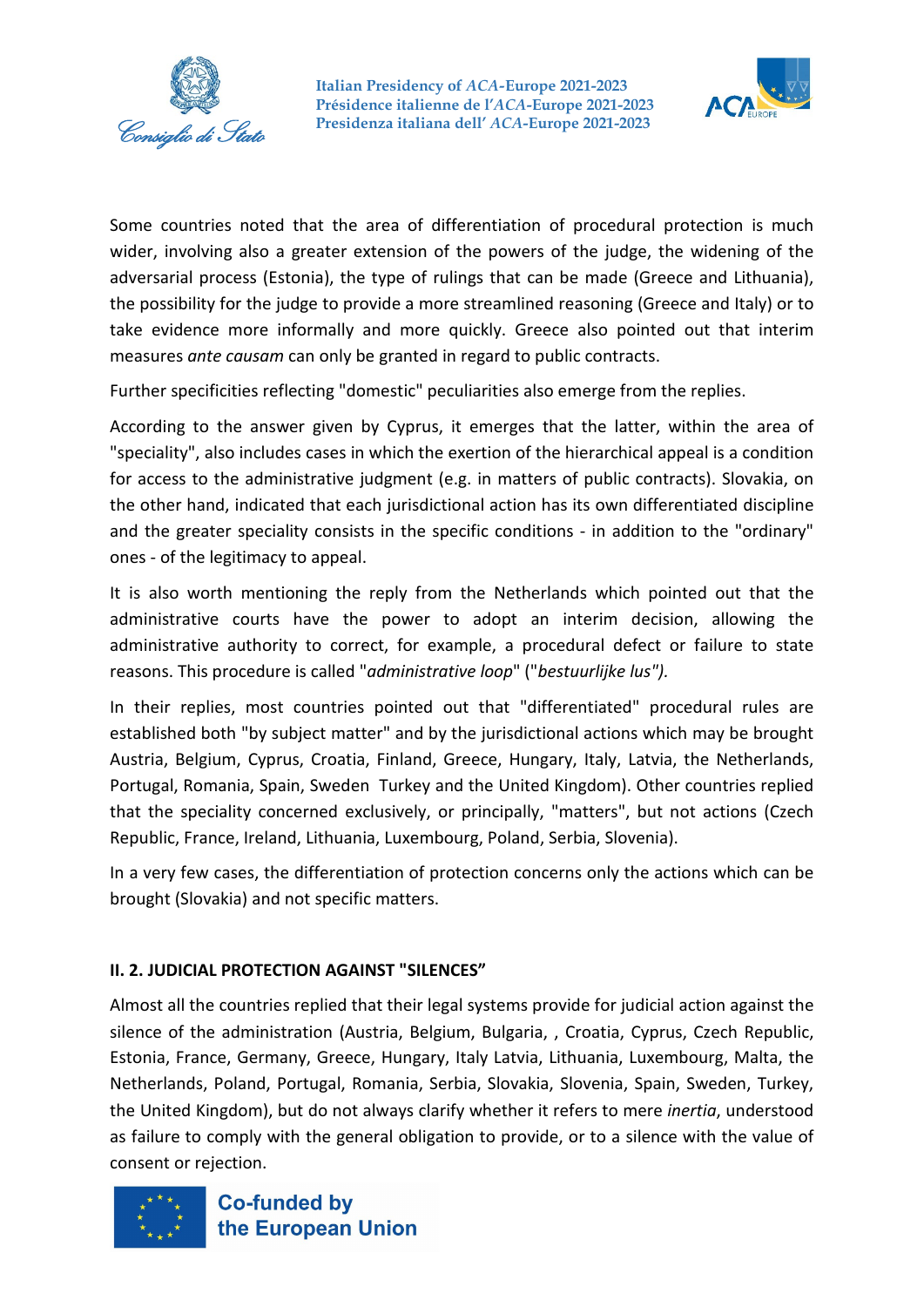



Finland and Norway replied that no specific procedural action is provided for in their legislation for these purposes: in the Norwegian system, preference was given to procedural remedies, limiting judicial protection to actions for damages, while in the Finnish system only the Chancellor of Justice or the Ombudsman can react against silence in defence of "legality". On this point, Finland also specified that, even in the absence of any legal provision for an action by private individuals against the silence of the administration, a particularly protective line of case-law stated that the administrative judge, in order to prevent inertia resulting in an infringement of the individual's rights, may refer the matter to the competent administration by making express reference to its obligation to take a decision.

With regard to the source of regulation of the protection against silence, it was found that in only one legal system is it directly provided for by the Constitution (Cyprus), while in the others it is contained in general procedural provisions or special laws. In some countries (Lithuania and Spain) the discipline of judicial protection against silence is not properly qualified as "special", since it is considered as an "ordinary" remedy.

There is some convergence in substance and procedure.

In Belgium and Greece, for example, silence is equivalent, as a general rule, to rejection of the application. France's reply shows that although, in principle, silence takes on the value of consent, there are numerous provisions of the *Code des relations entre le public et l'administration* in which it takes on the value of implicit rejection ("*décision implicite de rejet*") and in these cases silence corresponds to a "*décision préalable"* that can be challenged directly before the administrative court.

The Czech Republic pointed out that a private individual who has exhausted his domestic remedies before an administrative authority without success may ask the court to compel it to give a decision on the substance of the matter. This procedure, the Czech Republic specifies, does not apply in cases where there are special laws that give silence the value of consent.

Turkey replied that, in addition to total inertia, the action to contest the adoption of a nonfinal measure by the Public Administration is also available instead of waiting for the final decision. In this case, the non-final decision is considered as a rejection of the application.

There are also differences with regard to the time limits for bringing an action against silence. In Luxembourg, the action can be brought three months after the administration should have issued its decision. In Poland it can be brought without any time limit. In Romania, the court, as well as setting a time limit, may impose a penalty on the administration for each additional day of delay.

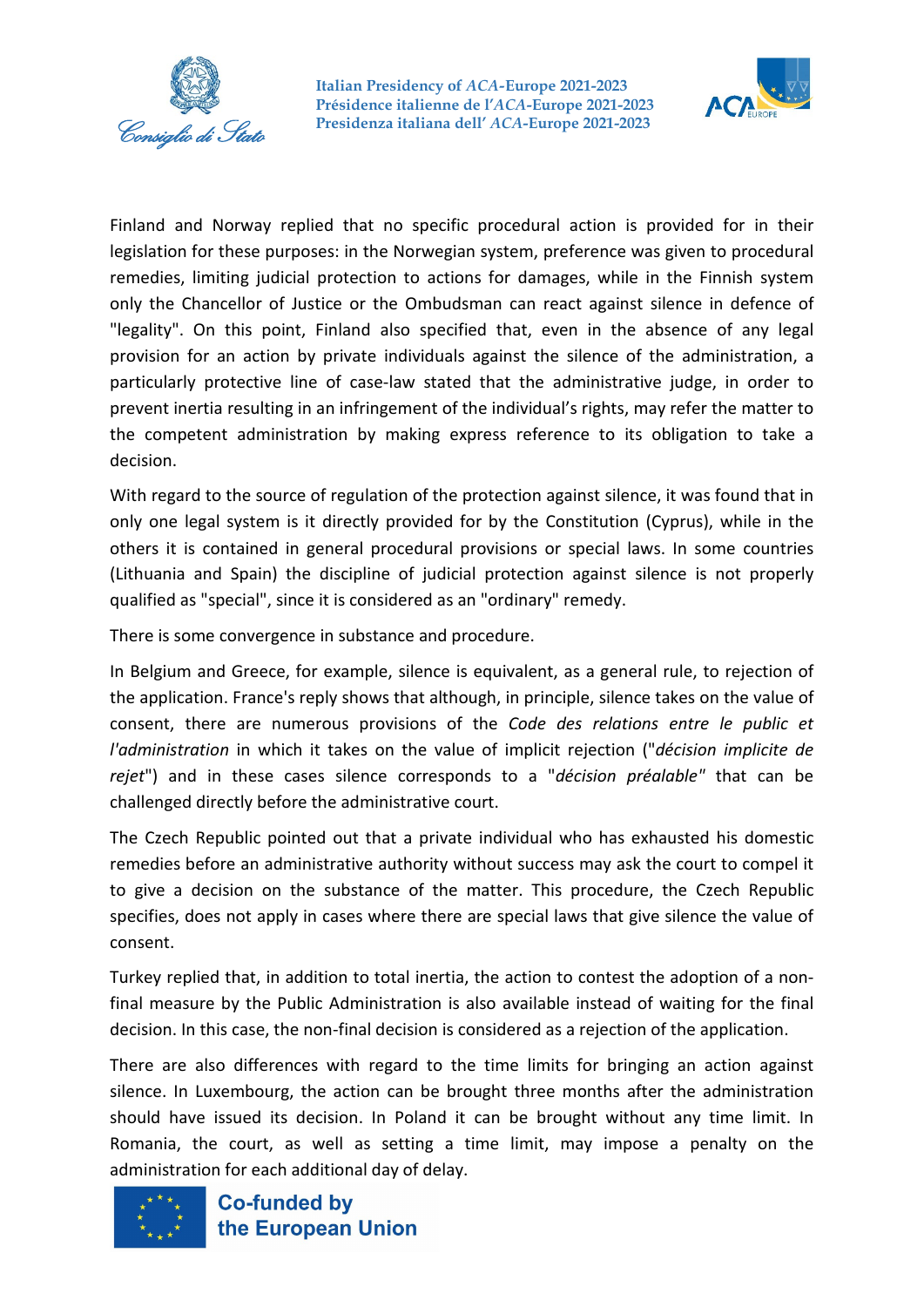



# **II. 3. THE ENFORCEMENT OF JUDGMENTS OF THE ADMINISTRATIVE JUDGE: RATE OF COMPLIANCE AND REMEDIES AGAINST NON-COMPLIANCE**

With reference to the data representing the rate of spontaneous compliance with the rulings of the administrative judge by the Administrations, this data tends to converge.

Most of the countries report that the Administration complies spontaneously, always or almost always, without indicating a reference percentage (Austria, Bulgaria, Cyprus, Estonia, Finland, Germany, Greece, Latvia, Lithuania, Portugal, Slovenia, Turkey, the United Kingdom), but underlining that this aspect is not particularly problematic.

Some countries report that the administration complies in more than 50 % of cases (Belgium, Croatia, Czech Republic, France, Ireland, Italy, the Netherlands, Romania, Slovakia, Spain, Sweden), others even more than 90 % (Hungary, Luxembourg), recording a very low rate of appeals necessary to enforce judgments (Czech Republic, France).

Serbia does not indicate a percentage, as there is no remedy before the administrative court to challenge the non-enforcement of its judgments. Norway, also, does not indicate a number as there is no system of administrative jurisdiction. It is worth noting the peculiarity of Slovakia where, in those rare cases where the administration considers that the administrative judge has erred in his decision in law, it can challenge it in a new trial.

Many countries replied that in their own legal systems there are jurisdictional procedures, more or less articulated, to ensure the enforcement of administrative judgements (Austria, Belgium, Bulgaria, Croatia, France, Germany, Greece, Hungary, Ireland, Italy, Latvia, Romania, Spain). On this point, Cyprus pointed out that such a provision exists at constitutional level: Article 146.5A of the Constitution provides that both the Administrative Court and the Supreme Court have the power to assess whether their decisions which have become legally binding have been correctly and promptly executed and, if they have not, they may impose sanctions to the extent provided for by law. Cyprus further emphasised that guidelines for implementation have never been drawn up as there has been no need to do so, given the absolute rate of compliance by the administrations. For the enforcement of non-final decisions, suspension orders are adopted which, if disregarded by the administration, may constitute contempt of the Court. The Czech Republic also indicated that although a specific judicial procedure exists, it is never used.

Belgium, France and Germany replied that in their legal systems there are specific procedural actions for obtaining the full execution of the judgments of the courts of first instance and, in the event of non-compliance, a financial penalty may be imposed, quantified as a global amount, per unit of time *(astreinte*) or calibrated in relation to the individual infringement. On this point, Germany points out that an order by the administration to pay a

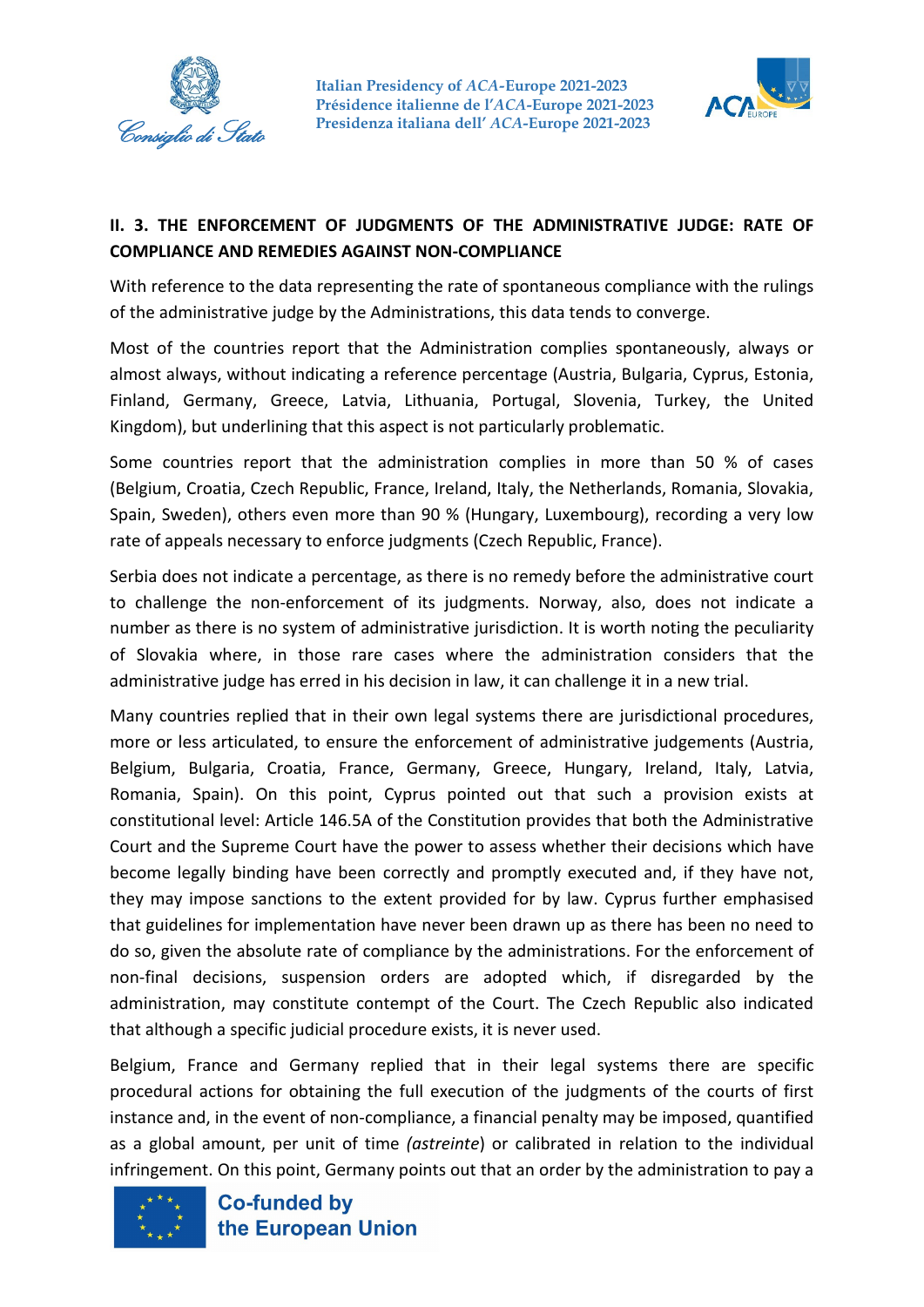



sum of money to compensate for the non-execution of a decision is, however, not considered an effective remedy, as this sum is not paid in favour of the claimant, but to another authority, thus remaining within the public sector.

In Bulgaria, there are specific actions to enable both the administration and the individual citizen to obtain enforcement of judicial decisions (even if they are not final) or compensation for their non-execution or incorrect execution. Greece emphasised that "forced" enforcement actions can only be brought to "attack" the private property of the State.

Luxembourg pointed out that if the Administration, within three months of the judgment of annulment, does not adopt the consequent acts, the interested party may apply to the court which pronounced the judgment for the appointment of an extraordinary commissioner and that, in more than 95% of cases, the mere filing of such an application determines the immediate compliance with the judgment on the part of the Public Administration, with the resultant cessation of the matter in dispute. However, spontaneous compliance does not exclude the possibility of bringing an action for damages before the same court.

Some countries replied that there are no specific legal actions or procedures to ensure the full enforcement of the administrative judge's decisions (Malta, the Netherlands, Poland, Portugal, Serbia, Slovakia, Sweden , Turkey): nevertheless, it emerges from the answers given, that some legal systems provide for instruments for ("*enforcement"*) that generally allow the "soliciting" or "order" of such enforcement.

Malta, for example, stated that its legislation contains *executive warrant procedures* which enable the interested party to request the enforcement of judgments. The Netherlands replied that the competence for the enforcement of judgments is, in general, vested in the ordinary judge, but the administrative judge may establish from the outset, in his decision, that failure to enforce it will entail the imposition of an *astreinte* (quantified by the judge himself). Estonia also noted out that its legislation provides for a mechanism of financial penalties (of 32,000 euros), which can be imposed by the administrative courts themselves in the event of non-compliance. Finland highlighted the observation that the administrative court does not, in principle, have the jurisdiction to enforce its decisions, but that the law provides for cases in which the interested party may challenge, in the courts, those administrative measures taken contrary to a previous court decision.

The replies of Portugal and Turkey showed that the non-enforcement of judicial decisions results in various liabilities on the part of the Administration. (in Portugal: disciplinary, civil and criminal). Austria also pointed out that the enforcement of judgments by *first instance* 

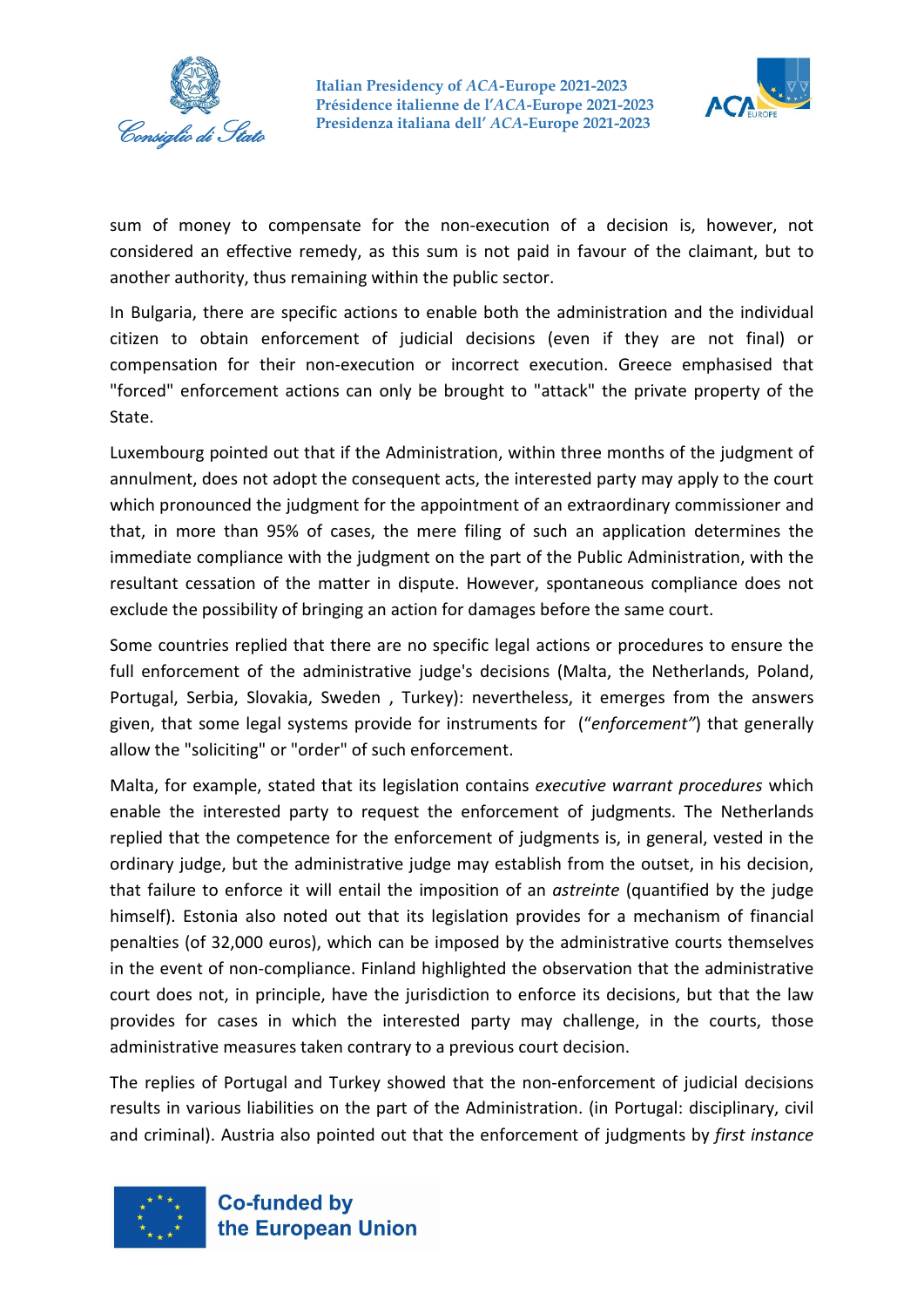



*administrative courts* is the specific responsibility of the *district administration authorities,* which are responsible for this.

In Sweden, on the contrary, in the rare cases where the Administration does not comply with judicial decisions, the interested party can only turn to supervisory bodies within the Administration. In Turkey, if the judgment is not complied with, an action for compensation for pecuniary and/or non-pecuniary damage may be brought before the competent administrative court.

The UK *enforcement* system, on the other hand, is quite peculiar. In this system, failure to comply with a *mandatory order* can be punished as "contempt of court" (see M v Home Office [1994] 1 AC 377) and result in a fine or imprisonment for up to two years. Conversely, the infringement of a "*declaration"* contained in a judgment does not give rise to such serious consequences, because of its non-coercive content, but the person concerned may take legal action to have it enforced. However, this is a remedy that is never resorted to, given the rate of immediate compliance with judicial decisions, by administrations.

### **II. 4 A REGIME OF ENFORCEABILITY OF JUDGMENTS OF FIRST INSTANCE**

As regards the enforceability of judgments at first instance, the replies given by the States reveal several different trends.

The first is that decisions of administrative courts of first instance are, in principle, immediately enforceable (Austria, Belgium, Czech Republic, France, Greece, Ireland, Italy Malta, the Netherlands , Norway, Romania, Spain, Turkey, the United Kingdom). The second is that decisions of the courts of first instance are enforceable only when they become *"final*" (i.e. no longer subject to appeal) (Bulgaria, Estonia, Hungary, Latvia, Poland, Portugal, Slovakia, Slovenia).

In Finland, as a rule, judgments are enforceable only when they become final, but they can also be enforced if (i) the law provides for it; (ii) their nature is such that they must be enforced immediately; (iii) enforcement cannot be deferred for reasons of public interest. Serbia pointed out that all decisions issued by the administrative courts have "mandatory" effects, but that only decisions that are no longer subject to appeal ("*final judgement*") are immediately enforceable, adding that, following judicial annulment, if the administration does not issue - immediately or within thirty days - a new measure, or does not execute the judicial decision, the interested party may, by means of a separate act, request the court to adopt the measure.

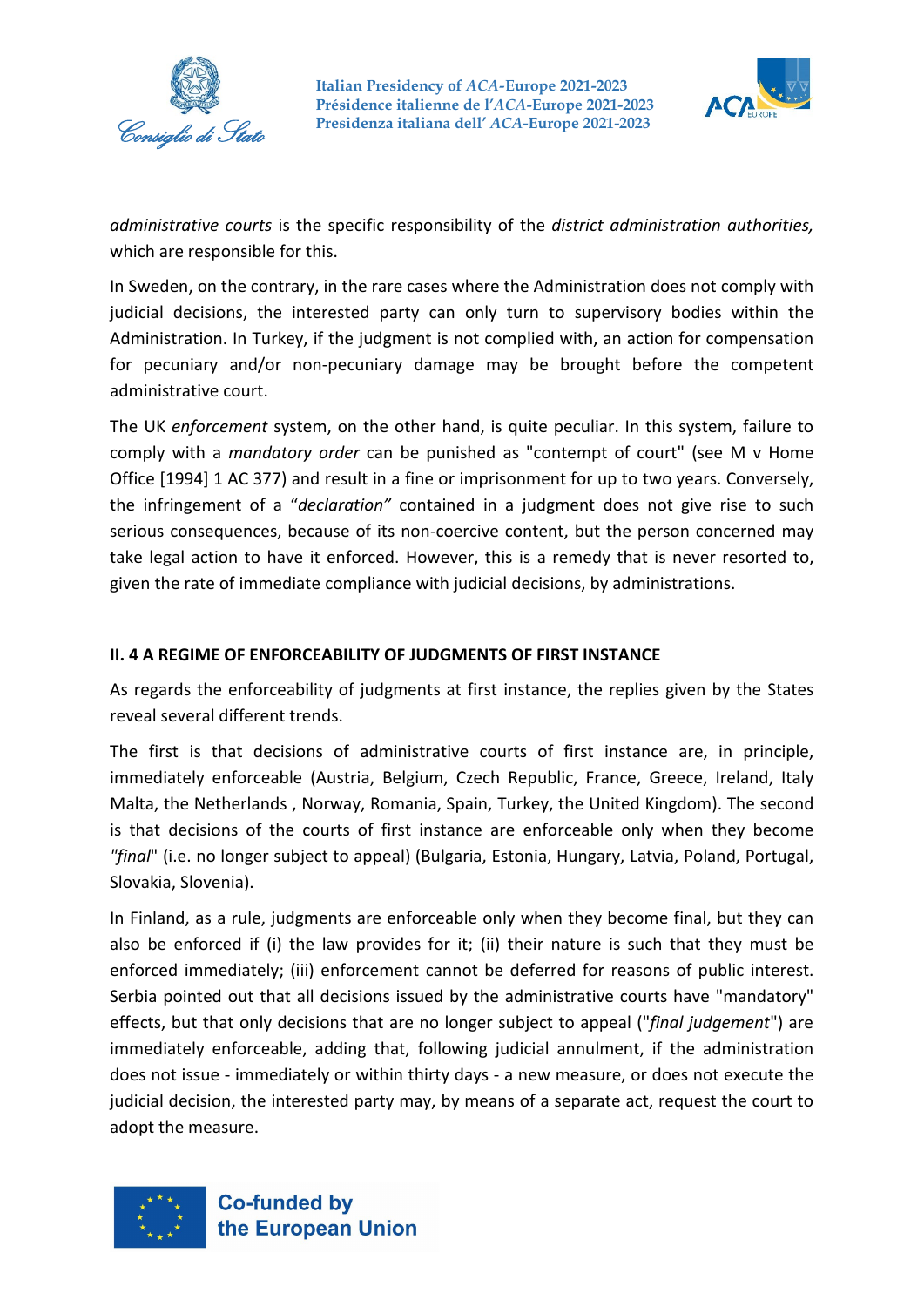



Some countries replied that only first instance decisions are not immediately enforceable (Croatia and Luxembourg). Others specified that first instance judgments take effect only if provided for by law or if declared provisionally enforceable by the court (Germany and Sweden). Lithuania replied on this point that first instance judgments are not immediately enforceable and that only SAC judgments are not appealable and therefore immediately enforceable.

There is also no agreement on the suspensive effect of the appeal.

In Cyprus, the enforceability of the judgment may be suspended not only at the request of the interested party but also subsequently, *ex proprio motu*, by the *Administrative Court.* There is, however, a specific procedure for opposition by the parties after the communication of the decision.

In some countries, the lodging of an appeal does not, as a rule, suspend the decision at first instance level (Finland, France). In France, however, the appeal against a judgment in electoral matters has a suspensive effect. In Romania, on the other hand, the lodging of an appeal has an automatic suspensive effect.

#### **II. 5. THE "EXHAUSTION" OF ADMINISTRATIVE DISCRETION AFTER JUDICIAL ANNULMENT**

*The verification of the instruments available to the parties to contest any unlawfulness which may arise from a judgment annulling an administrative measure characterised by discretionary power, has led to difficulties for most countries in finding an immediate response within their own legal system because it is linked to the Italian system.*

In Italy, the judgment annulling an administrative measure characterised by discretionary power binds the Administration with regard to the illegitimacy recognised by the judgment (so-called "*deduction*"). The Council of State maintains that, in some cases, the discretionary power may be "reduced" either as a result of a self-imposed constraint by the public administration itself, or as a result of the outcome of the judgment (when, for example, the preliminary investigation has found that there were no other alternative practicable technical choices).

Not being in a position to give a precise answer, most countries stress, in general, that the administrative judge's review of discretionary decisions is rather limited and that there are no specific mechanisms for the progressive "reduction" of administrative discretion.

There is a general tendency to consider the annulment decisions of the court of first instance suitable for guiding the Administration, through its own motivation ("*legal reasoning*"), as to

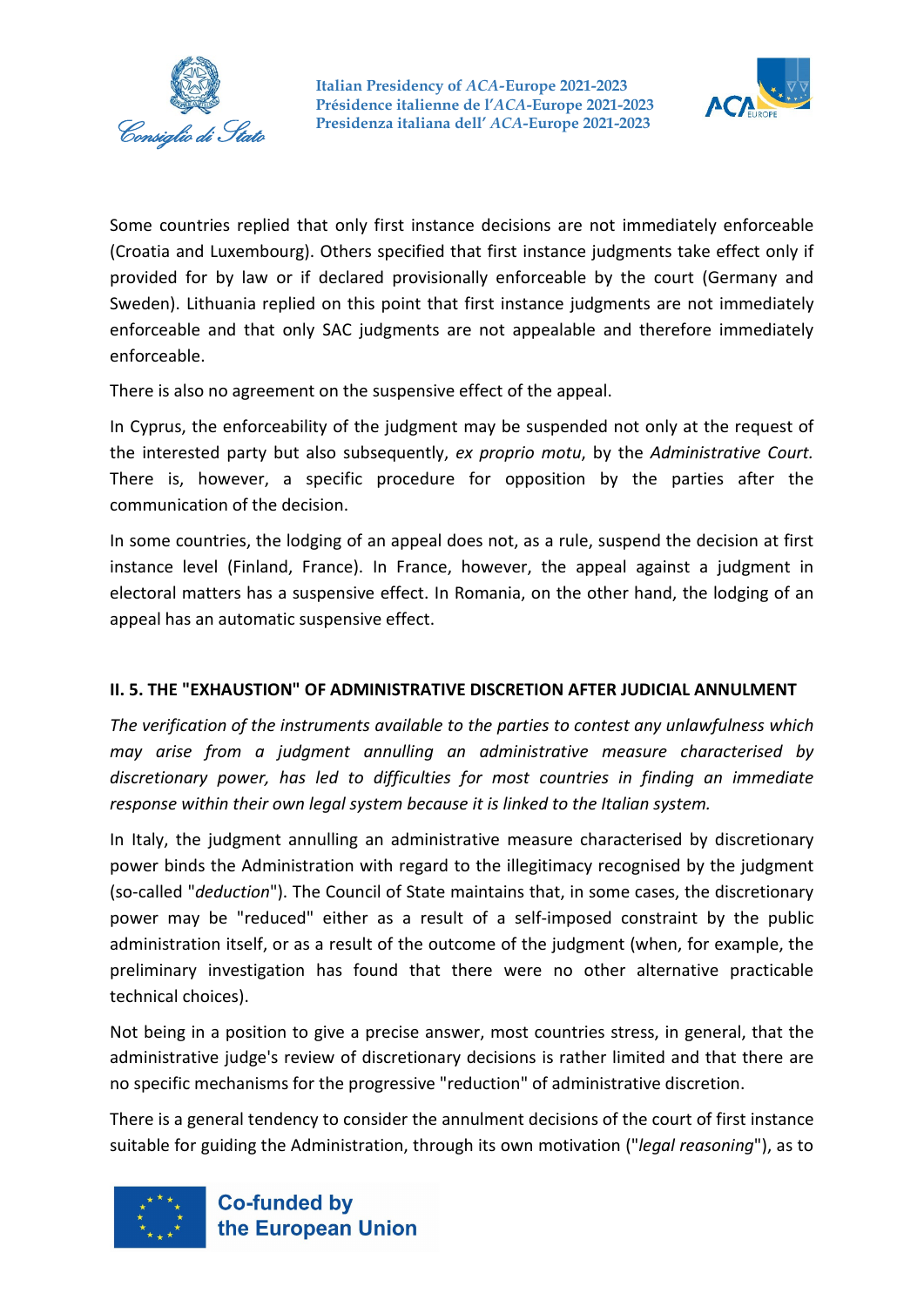



the correct re-exercise of administrative power. Some countries emphasise that judicial review is always limited to profiles of legitimacy and can never limit the discretion that characterises administrative action (Belgium, Bulgaria, Croatia, Hungary). Cyprus emphasised that the *review* is principally aimed at verifying the reasonableness of the decision. Estonia, Latvia and Portugal replied that the judge must verify that the administration has reexercised its power *according to the instructions indicated* by the judge, but cannot directly replace it.

Some countries (France) replied by differentiating between the case in which the administration did not respond to a private party's request - by remaining silent, thus, not exercising its discretionary power - from that in which there was an express rejection. In the first instance, if the court finds that the administration has misrepresented ("*méconnu")* its discretionary power, denying the citizen the right to which he was entitled, the judicial decision leaves the administration with no alternative but to grant what was requested. The judgment in these cases contains an injunction ("injonction" ) to the administration to that effect. The second hypothesis leaves more room for manoeuvre for the administration: if it has wrongly rejected a private party's request, the judgment annulling the measure often contains an injunction ("injonction") not to grant the measure but to reconsider the matter. In such a case, the administration, although having originally given erroneous reasons for the first refusal, which was then annulled, may legitimately invoke another reason for the new refusal, by adopting a decision that will be independently contestable.

Some jurisdictions (the Czech Republic and Slovenia) pointed out in their replies that there is a general correspondence between the reduction of discretion and the acceptance of the grounds put forward by the claimant (at first instance or possibly on appeal). The Czech Republic stated that the reduction of administrative discretion is closely related to the principle of correspondence between "requested and pronounced", so that discretion is "reduced" according to the reasons for which the annulment of the measure was ordered.

Sweden observed that the "reduction" of discretion may be accentuated in the passage from the first instance to the appeal on account of the claimant's choice regarding which parts of the judgment are to be appealed: a choice which allows the claimant to obtain with priority ("*precedence")* a ruling by the SAC on the aspects of immediate interest with respect to the re-exercise of power.

Slovenia replied that the discretionary power may be reduced in exceptional cases in which, as there is an already established practice of the administration, the court is careful to avoid unequal or unfair treatment.

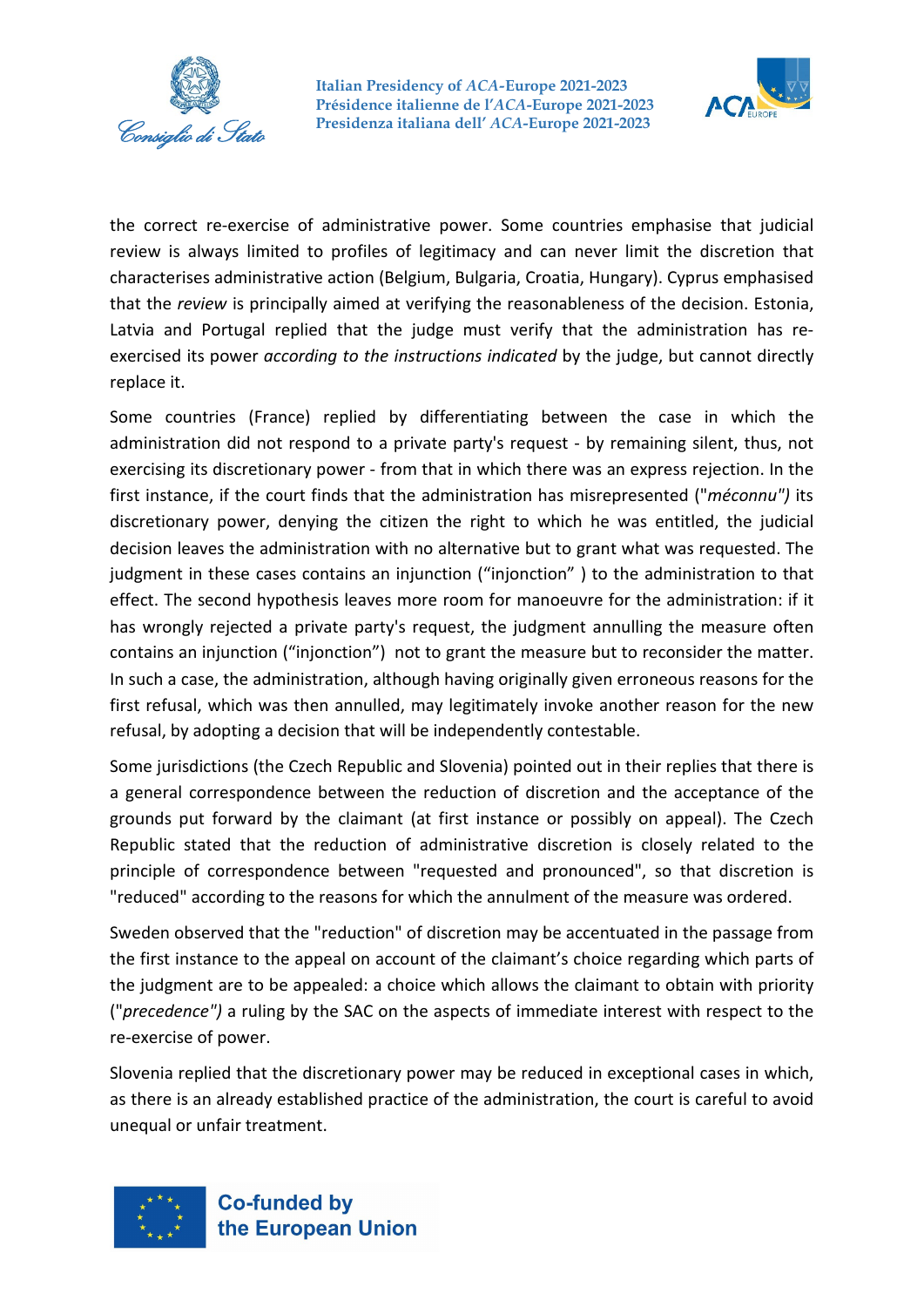



Romania replied that, as a rule, a judgment annulling an administrative act on the ground of excess of power obliges the administration to comply with the illegality established in the judgment; whereas, when the administrative judge suspends the execution of administrative acts, the discretionary power is "reduced" entirely by the effect of the judicial decision and the law. Thus, if a new administrative act is issued with the same content as the one suspended by the judge, it is automatically suspended.

The Netherlands reported that the system does not allow the administrative judge to annul further decisions similar to the one already annulled. However, there are mechanisms which allow the administrative judge to resolve disputes "once and for all". In this context, it is worth mentioning the rule that if the administration modifies the measure *sub iudice,* the appeal is automatically considered to be "extended" also to this new measure, unless the latter completely satisfies the applicant's claims. The reply emphasises that this mechanism fully guarantees the effectiveness of judicial protection, in that the interested party does not need to challenge the new measure. Another mechanism favouring the swift 'final' resolution of disputes is the previously mentioned (*'administrative loop' - 'bestuurlijke lus'*) whereby the administrative courts may adopt an interim decision, allowing (or, if in the last resort, requiring) the administrative authority to remedy errors committed during the procedure (e.g. breaches of procedural rules or failure to state reasons). This instrument relieves the interested party of the burden of challenging new decisions taken by the administrative authority. Finally, Dutch law provides for the so-called "*judicial loop"* ("*judiciële lus"),* on the basis of which, in the event that the judgment of the SAC orders the administrative authority to take a new decision, the judgment may stipulate that the new measure can only be challenged before the same Court.

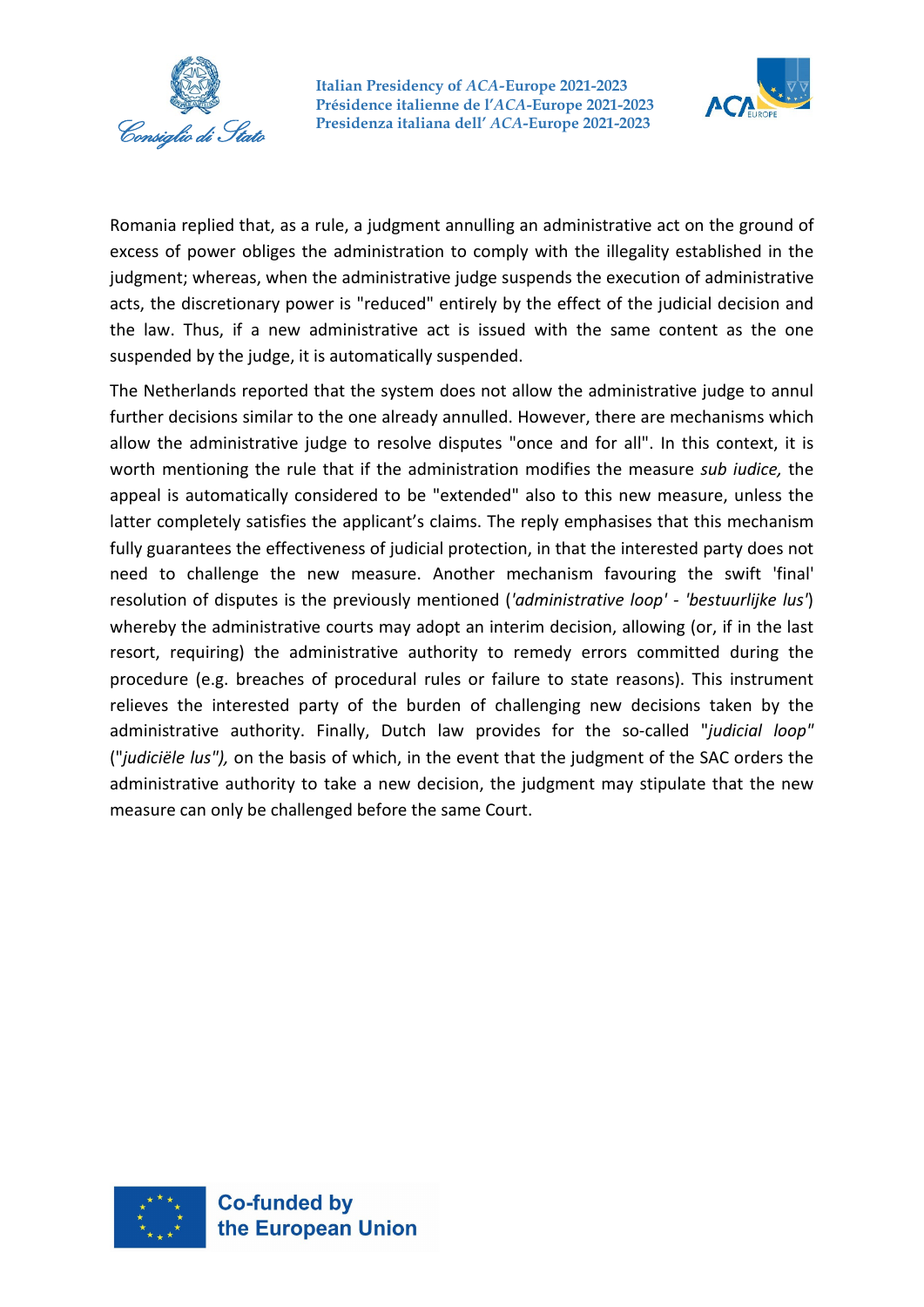



#### **SESSION III**

**INTERIM RELIEF**

**III. 1 THE SUSPENSION OF THE MEASURE AS AN "AUTOMATIC" EFFECT OF THE LODGING OF THE GRIEVANCE: SYSTEMS THAT PROVIDE FOR IT AND LIMITS TO THE RULE**

**III. 2 THE TYPES OF PRECAUTIONARY MEASURES AND THE GENERALISED NATURE OF THE REMEDY**

**III. 3 CONDITIONS FOR THE GRANTING OF PRECAUTIONARY MEASURES AND PROVISION OF SECURITY**

**III. 4 PRECAUTIONARY MEASURES ANTE CAUSAM**

**III. 5 THE INTERLOCUTORY PROCEEDINGS: TERMS, COLLEGIATE OR MONOCRATIC NATURE OF THE RULING AND THE POSSIBILITY OF APPEAL**

**III. 6 DEFINITION OF THE MERITS OF THE CASE IN THE INTERLOCUTORY PROCEEDINGS**

**III. 7 SUSPENSION OF THE EFFECTS OF THE JUDGMENT AS A PROTECTIVE MEASURE ON APPEAL**

**III. 8 STATISTICS ON THE AVERAGE NUMBER OF PRECAUTIONARY RULINGS**

# **III. 1 THE SUSPENSION OF THE MEASURE AS AN "AUTOMATIC" EFFECT OF THE LODGING OF THE GRIEVANCE: SYSTEMS THAT PROVIDE FOR IT AND LIMITS TO THE RULE**

Most of the countries replied that the lodging of a judicial appeal does not automatically suspend the effectiveness of the measure, since the suspension must be the subject of an application by the interested party.

In reporting the data below of the only countries that answered the question in the affirmative or that, although answering in the negative, indicated some exceptional cases in which the suspension of the measure follows as an automatic effect upon the filing of the appeal, it should be noted that the automatic suspension, even if declared operational (Austria, Bulgaria, Croatia, Finland, Germany, Latvia, Malta, Portugal, Sweden), is not absolute but is subject to certain conditions, such as the timeliness and admissibility of the appeal (Austria) or its possible justification (Germany). In Austria, moreover, the authority may exclude the automatic suspensive effect if, following a balancing of opposing interests, it appears that urgent execution of the measure is necessary to avoid imminent danger.

In other countries, certain matters are exempted from the rule of automatic suspension by express legal provision. This exception may be reserved for specific matters (as in the case of

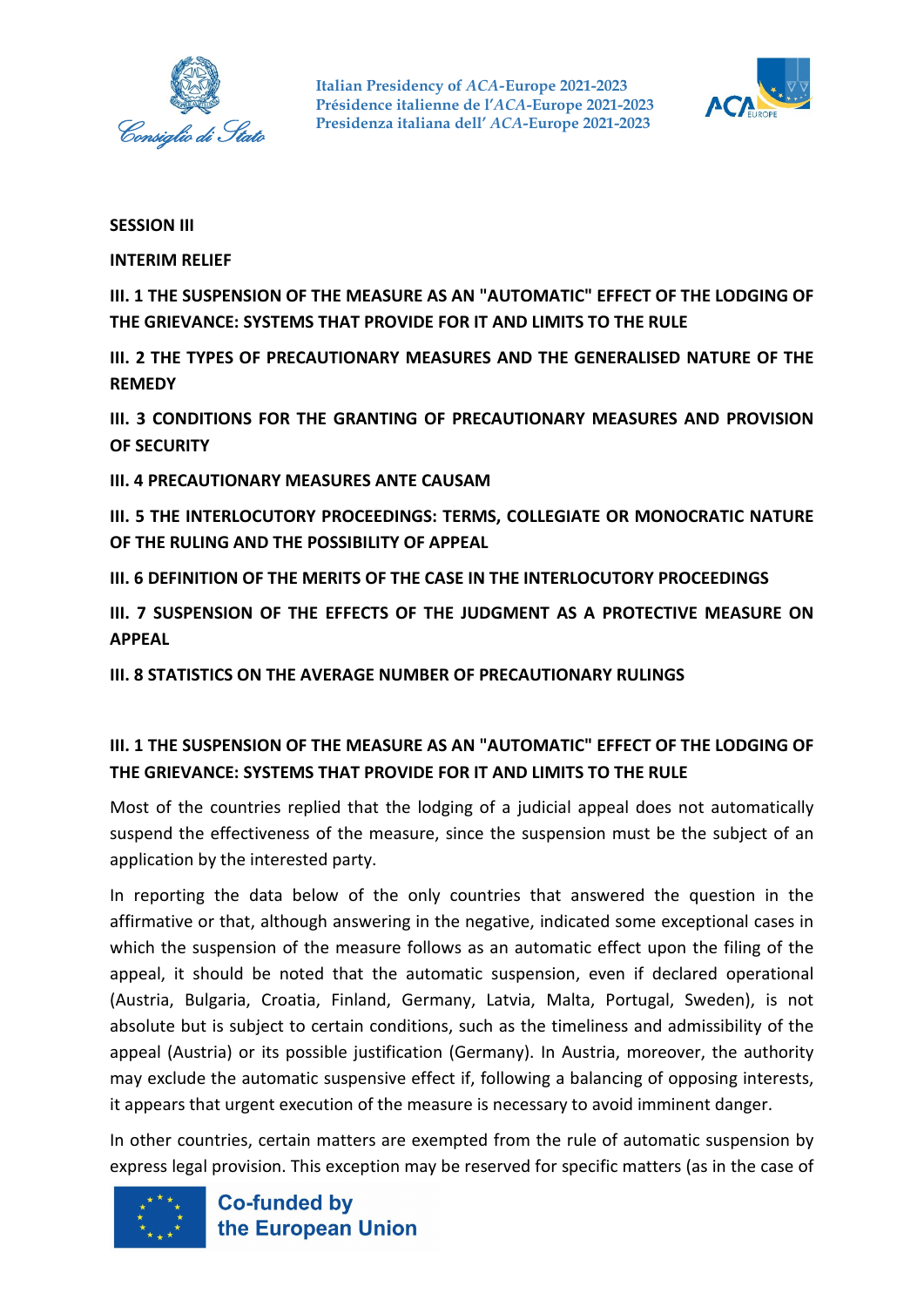



asylum applications in Austria or municipal matters in Finland) or extended to the numerous expressly-listed cases of derogation (Latvia, Portugal, Sweden).

A different derogation mechanism operates in Germany, where, in certain matters, there is a presumption of non-suspensibility which hinders the application of the rule (such as taxation or police orders).

Finland referred to the automatic suspension of the judgment, pointing out that it follows from the procedural rule that court decisions cannot be enforced until they have become "*final".* It underlined, however, that this rule is derogated from in those cases where the appeal to the SAC is subject to a prior "*leave to appeal":* in these specific cases, the lodging of the appeal does not hinder the enforceability of the contested decision, with the consequent inoperability of the mechanism of automatic suspension.

Croatia too, referred to the suspension of the judgment, specifying that the rule of automatic suspension is also applicable in the event of an appeal.

Among the legal systems which, while answering the question in the negative, illustrated the exceptional cases in which the automatic suspension operates, a distinction should be made between those which provide for such a suspension at first instance only for specific matters (Czech Republic) or in exceptional cases expressly provided for by law (Slovenia), and those which illustrated the exceptional cases in which the appeal of the judgment before the higher court results in its immediate suspension (in social security matters in the Netherlands and in the case of appeals brought by the *Immigration and Asylum Chamber of the Upper Tribunal* in the United Kingdom).

Some countries replied that precautionary measures can be ordered *ex officio* by the judge (Cyprus, Estonia, Finland, Lithuania, Norway). On this point, Norway specified that the Court may decide, on its own initiative, to suspend the effectiveness of the contested measure, in certain cases only, such as in matters regarding social services.

# **III. 2 THE TYPES OF PRECAUTIONARY MEASURES AND THE GENERALISED NATURE OF THE REMEDY**

As for the types of interim measures, while some legal systems are atypical (Belgium, Czech Republic, Estonia, Finland, France, Germany, Greece, Hungary, Ireland, Italy, Latvia, Lithuania, Luxembourg, the Netherlands, Portugal, Slovenia, Spain, Sweden, the United Kingdom), others have only the suspension of the effectiveness of the measure (Bulgaria, Croatia, Cyprus, Norway Romania, Serbia, Slovakia, Turkey,) or, more specifically, the suspension of the execution of the act or of the action of the Public Administration (Poland).

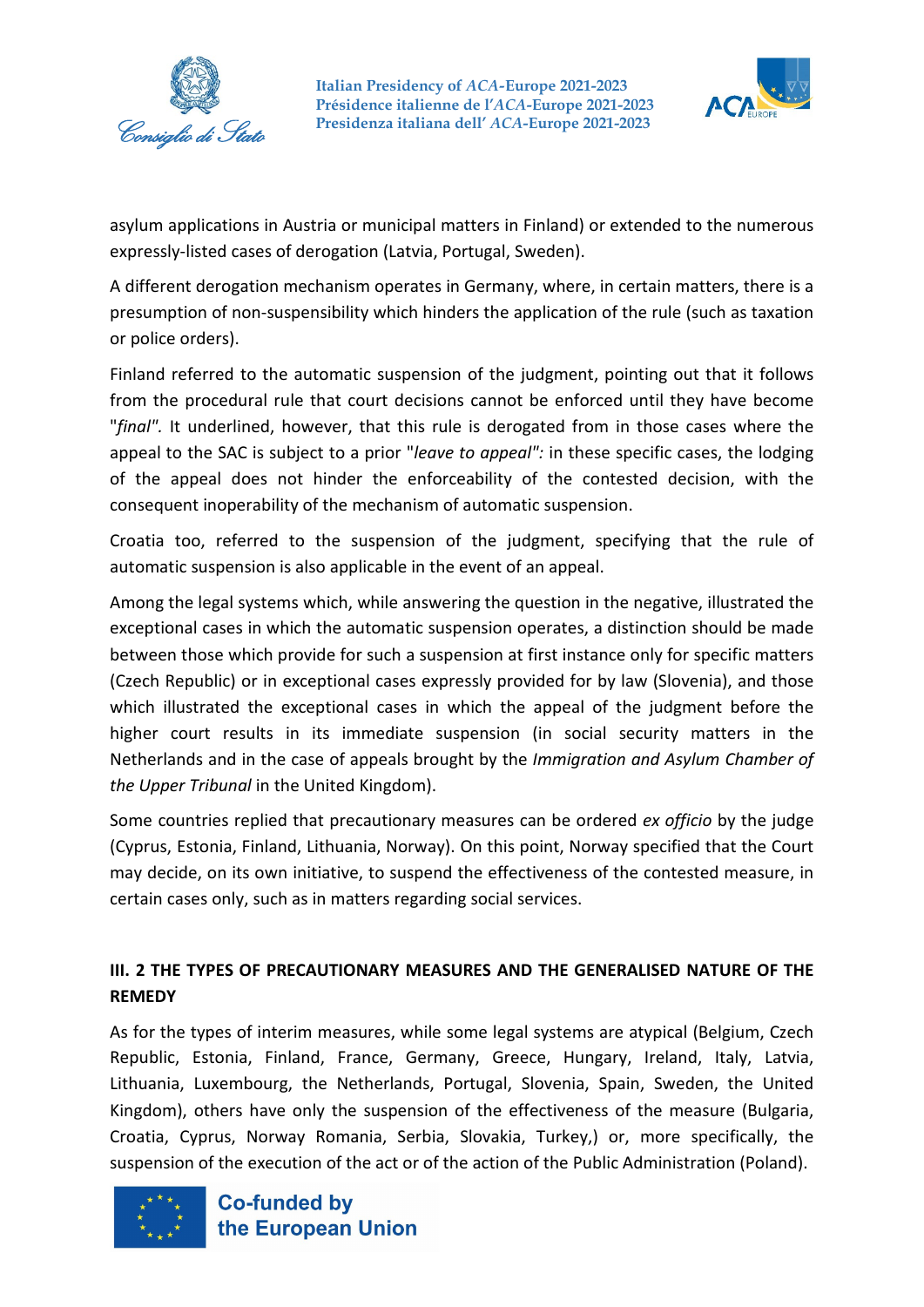



In some countries, the openness to forms of precautionary protection other than suspension operates exclusively in areas of EU relevance (Austria).

Some countries provided examples of atypical precautionary measures that can be granted: the admission of a candidate to a competition from which he had been excluded (Luxembourg), the granting of a provisional licence in the event of an appeal against the refusal (the Netherlands).

The absolute majority of the countries that replied to the questionnaire stated that interlocutory protection is a generalised remedy and, therefore, not limited to certain types of disputes.

In Hungary, interlocutory protection is excluded against administrative measures which (a) are taken in execution of a final court decision, (b) require the exercise of civil protection functions or the provision of services falling under national defence obligations; (c) concern defence and military areas and buildings.

Poland also clarified that the general application of interim protection is subject to exceptions provided by local laws which have come into force ("*provisions of local enactments which have come into force*") or in cases where the statute or the nature of the act (e.g. act of refusal) precludes it.

Romania specified that the suspension does not apply to acts adopted, in times of war, a state of siege or emergency, those relating to defence and national security or those adopted for the restoration of public order or to eliminate the consequences of natural disasters and epidemics.

Sweden, while affirming the general nature of the remedy, pointed out that there are particular matters, such as public contracts, where special rules apply as to the issues to be considered and the rules of evidence.

Ireland specified that interlocutory protection is by nature "equitable", this means that the Court may deny it even if the criteria set out in the *case law are met*.

# **III. 3 CONDITIONS FOR THE GRANTING OF PRECAUTIONARY MEASURES AND PROVISION OF SECURITY**

With regard to the conditions for granting a request for interlocutory measures, it is generally necessary to demonstrate the existence of an urgent situation requiring immediate intervention, as well as a reasonable fear of damage or loss. In addition, some jurisdictions require profiles of the merits of the claim (Belgium, Estonia, France, Italy, Latvia, Lithuania,

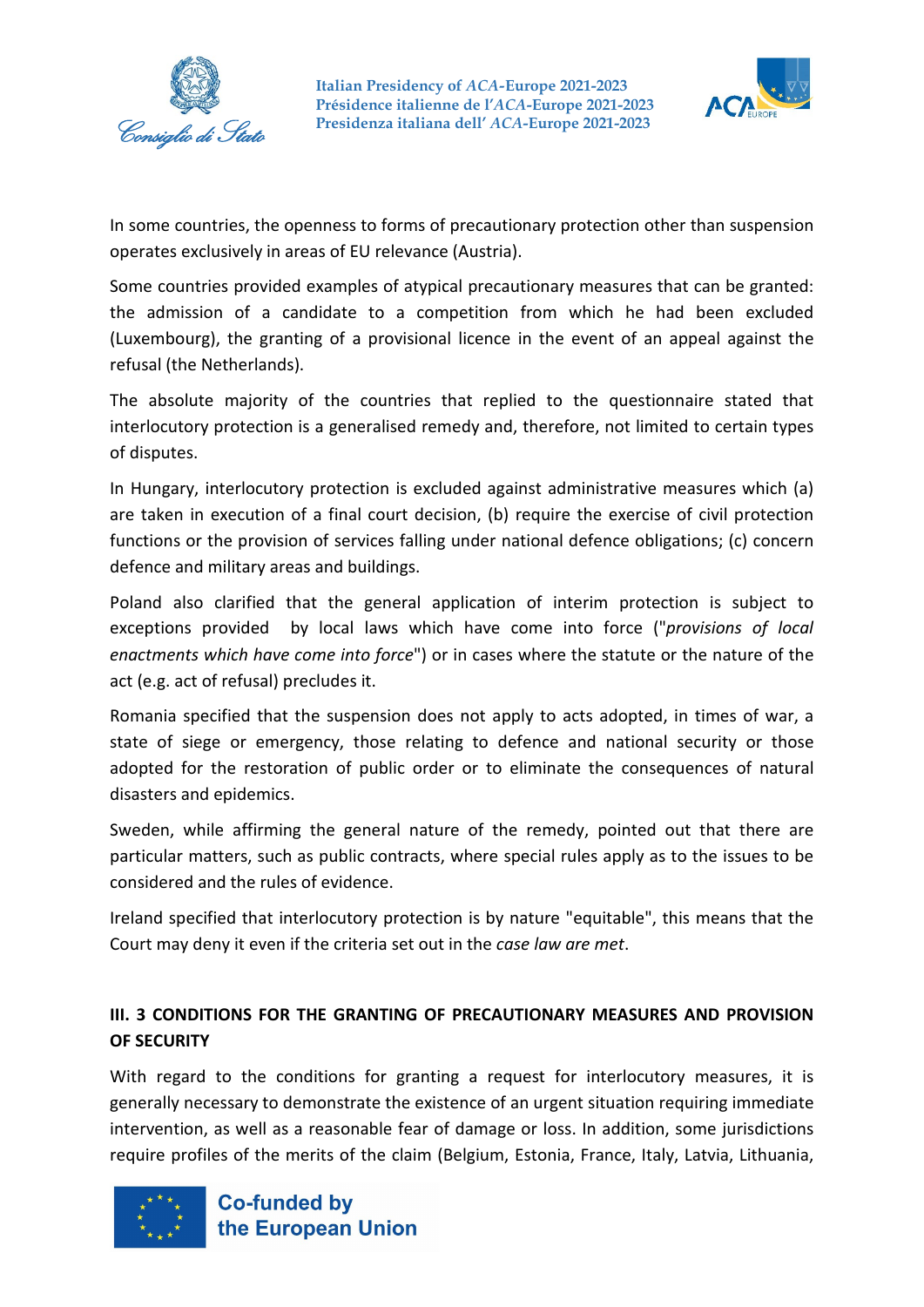



Luxembourg, the Netherlands, Norway, Portugal, Romania, Sweden, Turkey, the United Kingdom).

The relationship between the two requirements may vary from country to country: in Greece, for example, the manifest justification of the claim may be an alternative condition to injury.

Finland pointed out that the appearance of merits, although not a legal requirement, is in practice taken into account by the court in the interlocutory decision.

Some countries observed that when assessing the application for protective measures, the court generally balances any conflicting interests (e.g. Hungary, Slovenia, Spain).

The United Kingdom referred to a number of *case laws* according to which the claimant must show that he has a real prospect of a favourable outcome of the dispute and that the balancing of interests presupposes the adoption of the interim measure.

Some countries pointed out that non-contradiction to the public interest is considered a condition for granting suspensive measures (Czech Republic, Serbia, Slovakia). Cyprus pointed out that the manifest unlawfulness (self-evident and clearly deduced) of the contested decision reverses the rule that the public interest takes precedence over the claimant's interest when balancing it. In the Netherlands, too, the *prima facie* assessment of the illegality of the contested measure assumes autonomous relevance, so much so, that it alone can justify the granting of precautionary measures, even irrespective of the recurrence of the requirement of damage.

In Ireland, the Rules of Court and case law have established the conditions under which interim measures may be granted. The Court must verify, in the following order: (a) the seriousness of the claim brought before it; (b) the irreparability of the damage that the claimant would suffer as a result of the proceedings and (c) the reparability of the damage suffered by the administration. Finally, at the end of the process of verification of the existence of the above conditions, the Court balances the opposing interests in the light of the objective of maintaining the *status quo*.

Most countries replied that their legislations do not provide for the possibility of imposing bail (Austria, Belgium, Croatia, Czech Republic, Estonia, France, Germany, Greece, Latvia, Lithuania, Luxembourg, the Netherlands, Poland, Serbia, Slovakia, Sweden).

In addition to Italy, Bulgaria, Cyprus, Hungary, Malta, Portugal, Romania, Slovenia and Spain replied in the affirmative, specifying, however, that bail is only foreseen for specific cases (in case of suspension of tax measures and in other cases provided for by law).

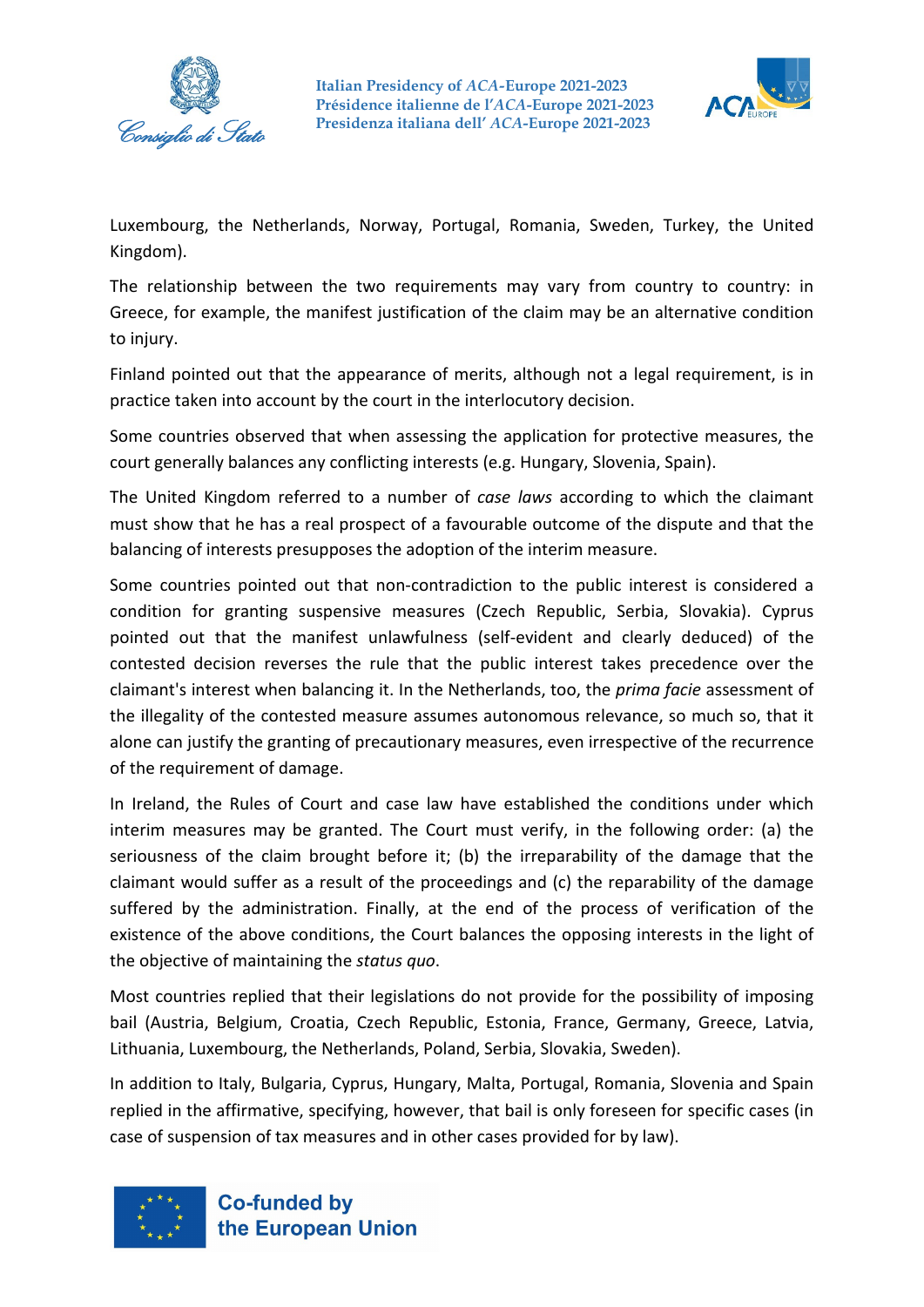



In turn, Bulgaria specified that the court may order the payment of bail to allow the immediate enforcement of a measure subject to automatic suspensive effect if the administrative authority or the party against whom the measure has favourable effects so requests. In this case, the Court may set bail for them.

In Hungary and Norway, the bail is linked to the possibility that the protective measure may cause compensable damage. Hungary specifies that, when determining the bail, the court takes into account the degree of substantiation of the claim.

In Ireland, provision is made for the granting of bail only to guarantee the payment of court costs (*security of costs).* This form of security is also provided for in Norway, but applies only at the request of the administration involved and only to claimants who are not resident in an EEA State.

Latvia replied to the question by referring to the security deposit of €15 to be paid at the time of the application for interim measures, this deposit is fully refunded if the application is granted in whole or in part.

The Netherlands, after clarifying that there is no provision for the imposition of a security deposit for the application for protective measures, illustrated the rules applicable to the registration fees for the commencement of the interlocutory proceedings (the amount of which is similar to that applicable to proceedings on the merits) and the cases in which they may be reimbursed.

#### **III. 4 PRECAUTIONARY MEASURES ANTE CAUSAM**

As regards the possibility of introducing the precautionary request before the introduction of the case on the merits (*ante causam),* some countries replied that they were not aware of this remedy (Austria, Croatia, Cyprus, Czech Republic, Finland, Latvia, Lithuania, Luxembourg, Poland, Slovakia, Slovenia, and Turkey. Poland, however, specifies that the administrative authority, having been preliminarily seized, may suspend the measure before the commencement of the proceedings).

Among the countries that provide for precautionary measures *ante causam*, Estonia, Germany, , Norway, Serbia, Spain, and the United Kingdom, they do not expressly specify whether they lose their effectiveness if the appeal on the merits is not brought within the time limit, whereas this time-limit rule applies in Belgium, Bulgaria, Ireland, Italy, Malta, the Netherlands, Portugal and Romania.

In Italy the precautionary measure *ante causam* loses its effectiveness if, within fifteen days from its adoption, the appeal has not been notified. In any event, the measure granted loses

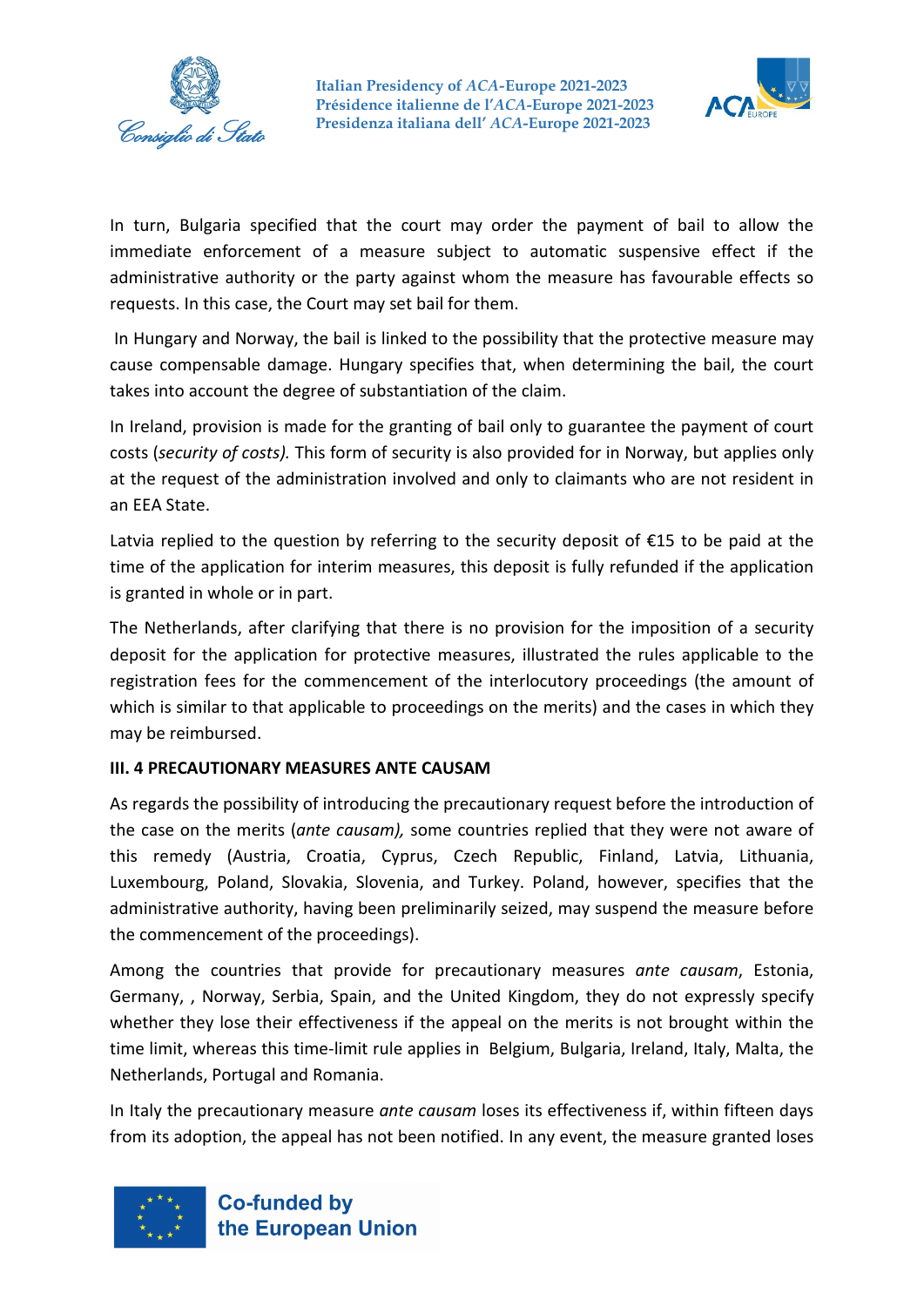



effect sixty days after the date of its adoption, while only the provisional measures that have been confirmed in the course of the litigation in the collegiate court, remain effective.

Serbia replied that measures granted *ante causam* take effect irrespective of the commencement of proceedings on the merits. Norway and the United Kingdom emphasised that the determination of the duration of such measures is left to the Court to decide.

Sweden replied that although the possibility of applying for provisional measures *ante causam* was not expressly provided for, the particular flexibility of the procedure would allow the claimant to apply for them, specifying the merits at a later stage.

Particular mention should be made of those countries in which only certain provisional measures can be applied for on a stand-alone basis (e.g. *référé-liberté* in France, or the request to obtain evidence in advance in Hungary). In Greece, interlocutory measures *ante causam* are allowed only in the sphere of public contracts and remain effective irrespective of the introduction of proceedings on the merits.

# **III. 5 THE INTERLOCUTORY PROCEEDINGS: TERMS, COLLEGIATE OR MONOCRATIC NATURE OF THE RULING AND THE POSSIBILITY OF APPEAL**

Some jurisdictions do not have specific rules on interlocutory proceedings (Austria, Croatia, Finland). They therefore follow the rules of the main proceedings, sometimes adapted only for minimal indications, such as the speeding-up of the procedure (Czech Republic).

Generally speaking, the interlocutory procedure is speeded up in comparison to ordinary procedures (Poland, Romania, Serbia, Slovenia, Spain, Sweden, Turkey) and may be characterised by a lighter adversarial process (Lithuania, the Netherlands), also in terms of it not requiring oral evidence (Germany, Hungary, Norway, Serbia, the United Kingdom) and a less complete preliminary investigation (Germany).

In some cases, the collegial or monocratic nature of the decision depends on the general rules of procedure of each country (Greece, Hungary, Latvia, Lithuania, Norway). In others, the protective decision is usually delivered by a single judge (Ireland, Luxembourg, Malta, the United Kingdom and, the Netherlands where the protective decision is delivered by a single judge at all stages of the procedure), except in the event of exceptional hypotheses, the subject-matter of which is particularly sensitive**.** 

In Luxembourg, the judge who decides on the application for a protective measure may not be part of the panel that decides on the substance of the case, in compliance with the principle of impartiality set out in Article 6 ECHR.

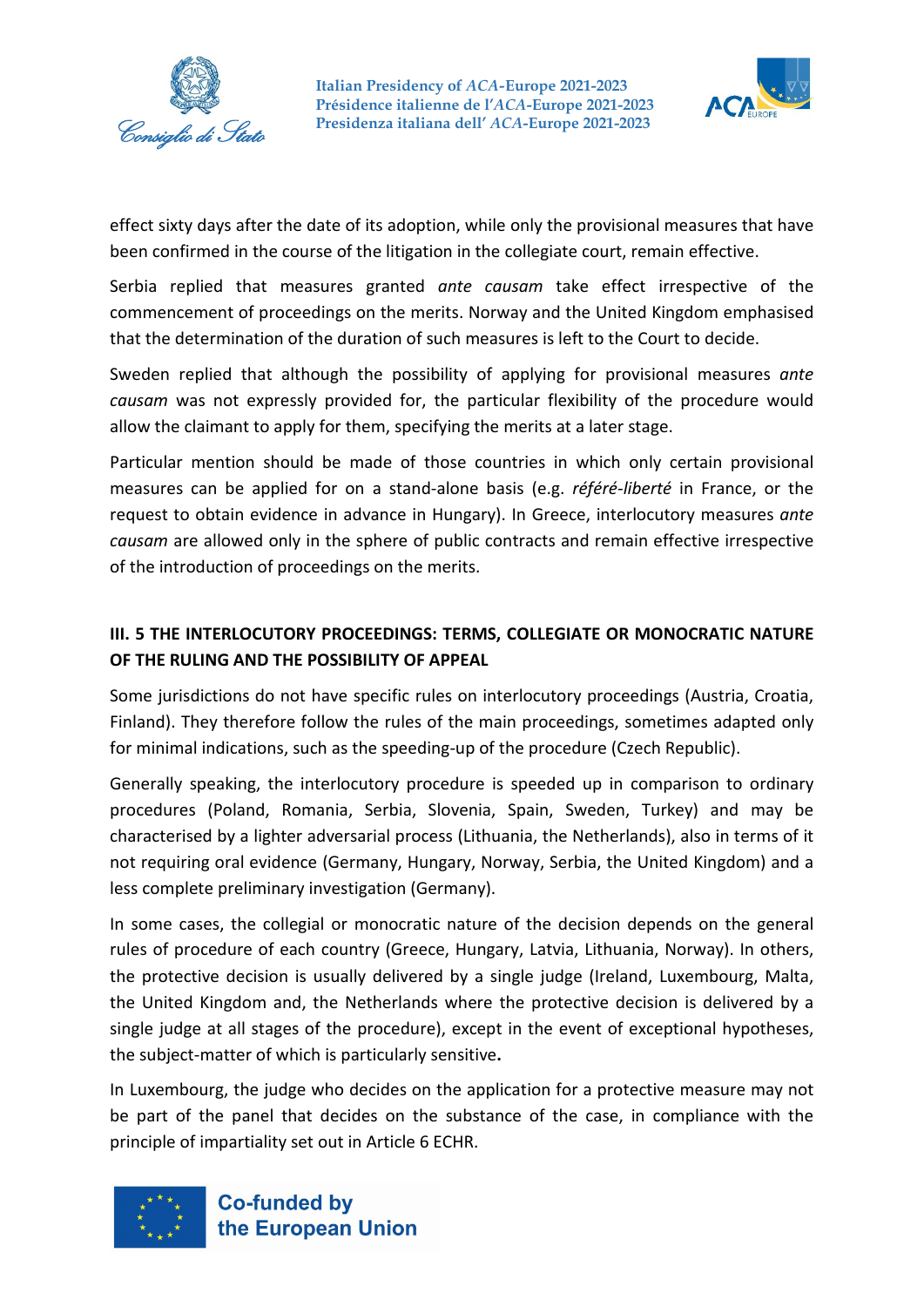



In Portugal (as in Italy), collegiality is the rule, except in cases of extreme urgency. In Italy, if it is not possible to wait for the collegial hearing to be fixed, the president of the Regional Administrative Court or the president of a section of the Council of State or a judge delegated by them, rules on the application for a precautionary measure with a monocratic decree that loses its effects if it is not confirmed by a subsequent collegial decision.

The decision is always collegial in Serbia, Slovenia, and Spain.

In Portugal, the procedure to be followed differs depending on the type of protective measure requested (suspension, injunction, payment of provisional sums, preventive evidence, etc.).

In general, the precautionary order can be appealed before the SAC, irrespective of whether the appealed decision is issued by a single or collective court (Bulgaria, Croatia, Estonia, France, Latvia, Lithuania, Malta, Norway, Romania, Slovenia, Sweden, Turkey, and Spain, which, however, specifies that no appeal in cassation is possible against the precautionary decision).

In some countries, the possibility of appealing is excluded due to the temporary nature of the measure (Czech Republic, Finland). In others, it is only allowed for certain categories of defects (unconstitutionality in Germany or particularly important defects in Ireland) or after passing a "*test of eligibility"* of the appeal (Portugal, the United Kingdom).

In Luxembourg and the Netherlands, the single judgement taken on remand cannot be appealed.

The interim decision cannot be appealed in Serbia, even if it is always collegial. Hungary specified that interim measures rejecting the modification of previous decisions which reject the same application, cannot be appealed, in the absence of new legal or factual arguments.

In Greece provisional measures are not appealable, but may be revoked by the same court that issued them. Poland has made it clear that the protective order (always suspensive) can be reviewed at any time by the Court if circumstances change, irrespective of the party's request.

#### **III. 6 DEFINITION OF THE MERITS OF THE CASE IN THE INTERLOCUTORY PROCEEDINGS**

In some countries, it is expressly provided for that, when examining the application for interim measures, the court may directly determine the merits of the case (Belgium, Greece, Italy, Luxembourg, the Netherlands, Portugal, Sweden). However, a number of conditions must be met: verification of the integrity of the adversarial process and of the preliminary

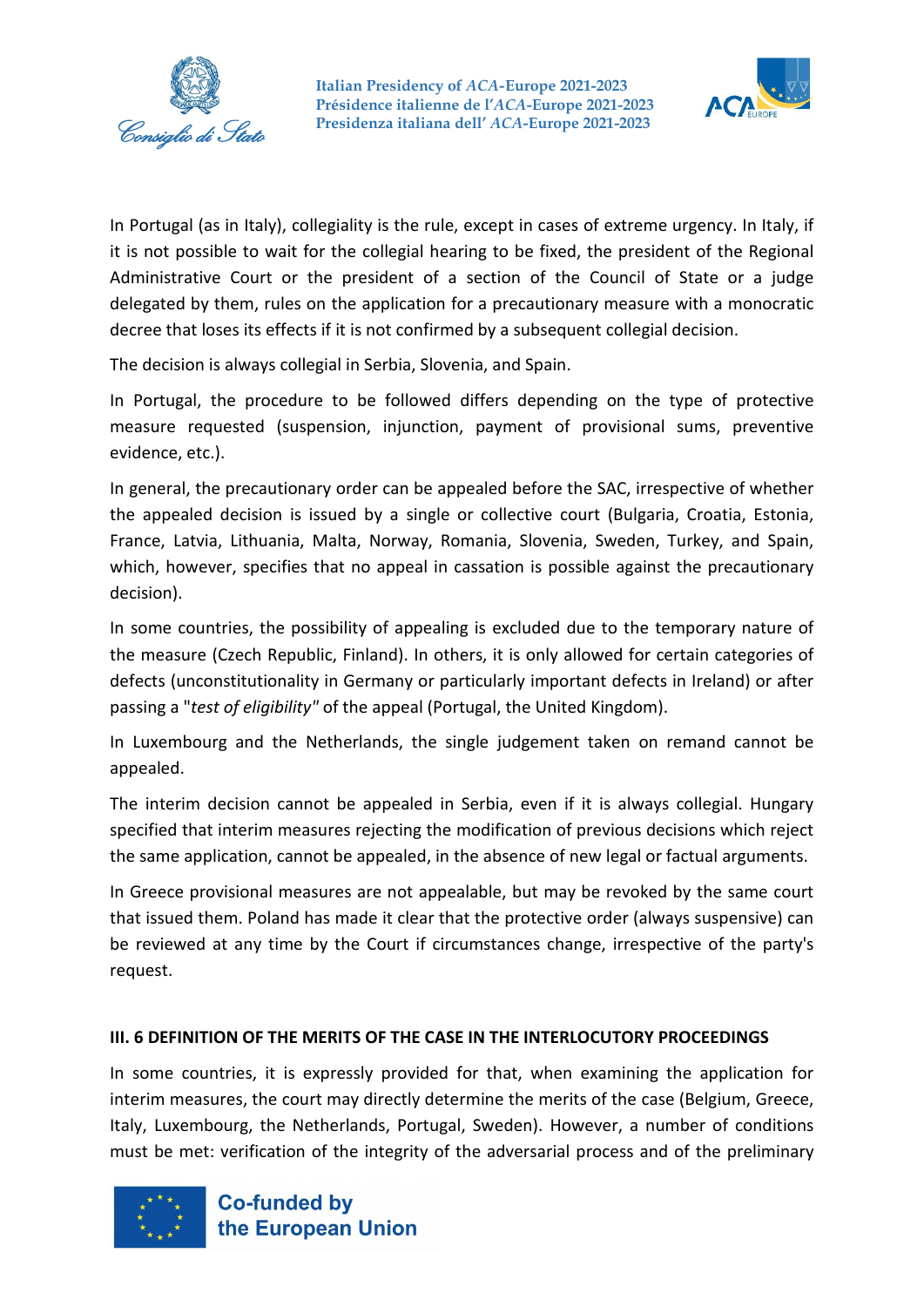



investigation or the prior agreement of the parties in the Netherlands; the granting of a time-limit to the parties to defend themselves in writing with reference to the proposal for early settlement in Belgium where, in the event of opposition, the President may refer the matter to the ordinary procedure; the simplicity of the case and the urgency of its resolution in Portugal, where the parties must also be heard in advance on this point; the complete annexation of the parties' requests in Sweden.

The majority of the countries stated that there is no provision for determining the merits of the case in the interlocutory proceedings (Croatia, Czech Republic, Estonia, Finland, Hungary, Ireland, Latvia, Lithuania, Luxembourg, Malta, Norway, Poland, Romania, Serbia, Slovenia). Others replied that it is excluded by the autonomous nature of the interlocutory proceedings with respect to the main proceedings (France), by th**e** lack of orality characterising the interlocutory proceedings (Germany) or by the interim nature of the interlocutory phase (Cyprus, the United Kingdom).

The United Kingdom, furthermore, pointed out that the interim nature of the interlocutory phase does not exclude the possibility that the granting of provisional measures may, in practice, settle the dispute definitively: in that case, a particularly rigorous assessment of the conditions for granting the requested measure is required. Luxembourg pointed out that the arguments used by the court to assess the merits of the application for provisional measures are indicative of the final resolution of the dispute.

# **III. 7 SUSPENSION OF THE EFFECTS OF THE JUDGMENT AS A PROTECTIVE MEASURE ON APPEAL**

From the specific answers to the specific question, it emerged that the possibility for the SAC to suspend the enforceability of judicial decisions in case of appeal, is excluded only in a few countries (Bulgaria, Estonia, Germany, Greece, Latvia, Lithuania, Norway, Poland and Serbia, which means that the SAC can grant provisional measures only in the rare cases where it is the sole judge).

It is interesting to note that in Estonia, where this possibility is not permitted since the judgment is generally enforced only after it has become "*final*" (i.e. no longer subject to appeal), the possibility of a single instance appeal against any order for immediate enforcement of the judgment is nevertheless provided for.

In Romania, an appeal automatically suspends the enforcement of the contested judgment.

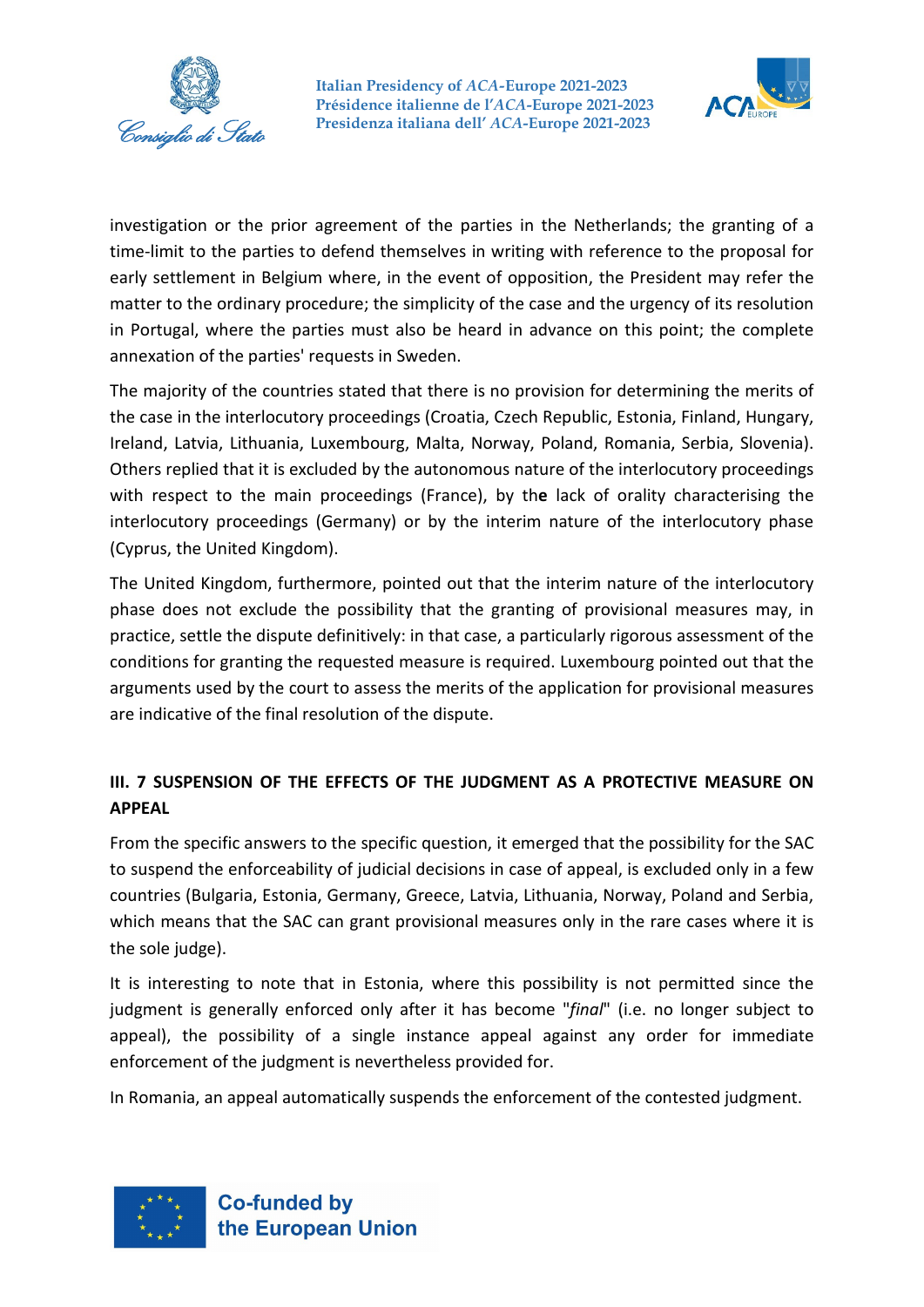



The Czech Republic and Finland replied that the suspension of the judgment on the substance of the case by the first court is allowed, although the possibility to appeal protective measures is not.

Luxembourg noted that such a measure can be granted, upon request, only by the same court whose decision is appealed and that this mechanism is considered as a compensation for the non-appealability of provisional measures. Cyprus stated that only the suspension of judgments of rejection is precluded.

In the United Kingdom, the suspension of the enforceability of a lower court judgment before the SAC is quite exceptional; it is the same court whose decision is challenged that decides, as a rule, on the application for suspension of its effects.

### **III. 8 STATISTICS ON THE AVERAGE NUMBER OF PRECAUTIONARY RULINGS**

The lack of data prevented some countries from answering this question (Austria, Bulgaria, Cyprus, Finland, Malta and Spain).

Some countries only provided the absolute number of interim rulings made by the SAC:

- 3 in the UK in 2021 and 0 in 2020;
- less than 10 (Estonia):
- between 500 and 600 (Serbia);
- less than 1 000 (Belgium);
- around 2,100 as a first instance judge and around 5,600 as an appeal judge (Turkey);

In Ireland, due to the strict conditions in place for approaching the SAC, the likelihood of it being required to rule on the granting of an interim measure is almost non-existent.

Among the countries that were able to provide a percentage figure on the average number of interim relief decisions taken each year by the SAC as a proportion of total decisions, the results diverged considerably, although this overall percentage remained at less than 4%.

The percentage is below 1% in Croatia and Norway (where, moreover, most of the disputes concern relations between private individuals and do not involve the public administration).

In Portugal it is slightly above 1%. Around 3% in the Czech Republic, Lithuania, Poland (500 out of 15,000) and Sweden (183 out of 6,314). The percentage is between 3-4% in Germany, Latvia and France, where, however, there has been a significant increase in the number of